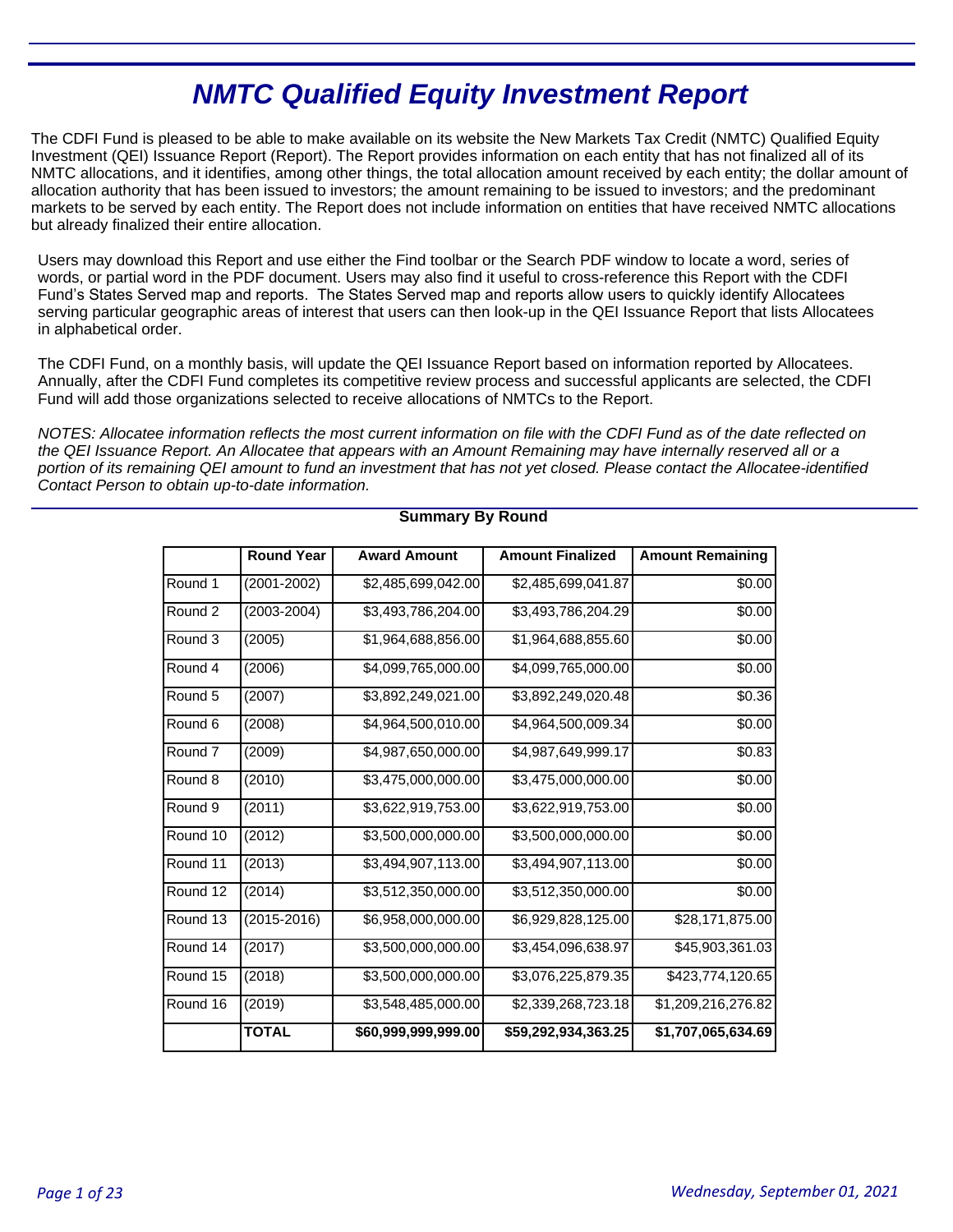\*\*The Total Allocation for Round 5 includes \$9 million of NMTC allocation authority that was reclaimed by the CDFI Fund from two prior Round 1 allocatees and subsequently reallocated in Round 5.

\*\*The Total Allocation for Round 9 includes \$123 million of NMTC allocation authority that was rescinded or surrendered to the CDFI Fund from prior Rounds and subsequently reallocated in Round 9.

\*\*The Total Allocation for Round 11 includes \$1.39 million of NMTC allocation authority that was rescinded or surrendered to the CDFI Fund from prior Rounds and subsequently reallocated in Round 11.

\*\*The Total Allocation for Round 12 includes \$12.35 million of NMTC allocation authority that was rescinded or surrendered to the CDFI Fund from prior Rounds and subsequently reallocated in Round 12.

\*\*Total Allocation for Round 16 includes \$48.485 million of NMTC allocation authority that was rescinded to the CDFI Fund from prior Rounds and subsequently *reallocated in Round 16.* 

#### *Name of Allocatee:* **Advantage Capital Community Development Fund, LLC**

#### **Year of Award:** 2019

**Service Area:** National service area *Controlling Entity:* Advantage Capital Partners *Contact Person:* Jonathan Goldstein, (314) 725-0800, jgoldstein@advantagecap.com **Predominant Financing: Operating Business Financing** 

*Predominant Market Served:* AR,FL,GA,KY,NV,OH,TX

**Innovative Activities:** Making QLICIs with an original term less than or equal to 60 months, Providing QLICIs for Non-Real Estate Activities, Providing QLICIs of \$2 million or less, Targeting Identified States

#### *Name of Allocatee:* **AMCREF Community Capital, LLC**

**Year of Award:** 2019 **Service Area:** National service area *Controlling Entity: Contact Person:* Knox Clark, (504) 495-1084, knox@amcref.com **Predominant Financing: Operating Business Financing** *Predominant Market Served:* AR,FL,GA,MS,SC,TN,TX *Innovative Activities:* Providing QLICIs for Non-Real Estate Activities

#### *Name of Allocatee:* **BMO Harris New Markets Fund, LLC**

**Year of Award:** 2019 *Service Area:* Multi-state service area *Controlling Entity:* BMO Harris Bank NA *Contact Person:* Allison Porter-Bell, (312) 461-3150, allison.porterbell@bmo.com **Predominant Financing:** Real Estate Financing - Community Facilities *Predominant Market Served:* AZ, FL, IL, IN, KS, MN, MO, WI *Innovative Activities:* 

#### *Name of Allocatee:* **Border Communities Capital Company, LLC**

**Year of Award:** 2019 *Service Area:* Multi-state service area *Controlling Entity:* Chelsea Investment Corporation *Contact Person:* Jerry Hannon, (760) 585-7090, jhannon@chelseainvestco.com **Predominant Financing:** Real Estate Financing - Community Facilities *Predominant Market Served:* AZ, CA, NM, TX *Innovative Activities:* 

| <b>Total Allocation:</b>     |  |
|------------------------------|--|
| <b>Amount Finalized:</b>     |  |
| <b>Amount Remaining:</b>     |  |
| <b>Non-Metro Commitment:</b> |  |

\$60,000,000.00 \$40,595,896.00 \$19,404,104.00 10%

\$60,000,000.00 \$40,800,000.00 \$19,200,000.00 60% **Total Allocation: Non-Metro Commitment: Amount Remaining: Amount Finalized:**

**Total Allocation: Non-Metro Commitment: Amount Remaining: Amount Finalized:**

\$55,000,000.00 \$43,250,000.00 \$11,750,000.00 0%

\$30,000,000.00 \$22,000,000.00 \$8,000,000.00 0% **Total Allocation: Non-Metro Commitment: Amount Remaining: Amount Finalized:**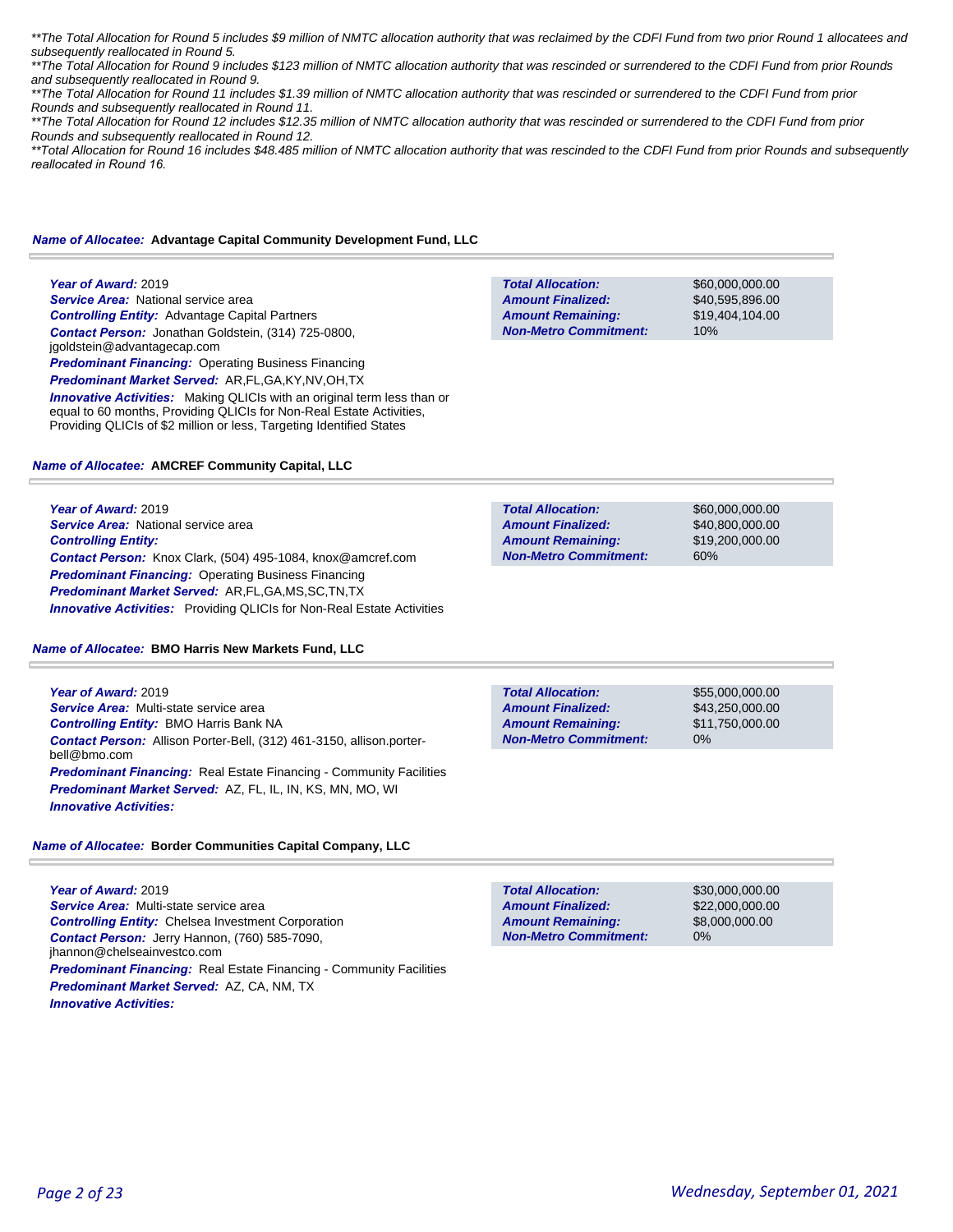*Service Area:* Multi-state service area *Controlling Entity:* Bremer Financial Corporation *Contact Person:* Vassil Zanev, (651) 312-3554, vezanev@bremer.com **Predominant Financing:** Real Estate Financing - Community Facilities *Predominant Market Served:* MN, ND, WI **Innovative Activities:** Providing QLICIs of \$2 million or less

#### *Name of Allocatee:* **Brownfield Revitalization, LLC**

**Year of Award:** 2018 **Service Area:** National service area *Controlling Entity:* Cherokee Investment Partners, LLC *Contact Person:* Bret Batchelder, (919) 743-2530, bbatchelder@cherokeefund.com *Predominant Financing:* Operating Business Financing *Predominant Market Served:* CO,FL,MO,NY,PA,RI,TX **Innovative Activities:** Targeting Identified States

## *Name of Allocatee:* **Capital One Community Renewal Fund, LLC**

**Year of Award:** 2018

**Service Area:** National service area *Controlling Entity:* Capital One Financial Corporation *Contact Person:* John Chamberlain, (504) 533-5276, john.chamberlain@capitalone.com *Predominant Financing:* Operating Business Financing *Predominant Market Served:* CA,FL,MD,OH,OR,PR,TX **Innovative Activities:** Targeting Identified States

#### *Name of Allocatee:* **Carver Financial Corporation**

**Year of Award:** 2019 **Service Area:** National service area *Controlling Entity: Contact Person:* Robert James II, (912) 447-4217, rjamesii@carverstatebank.com *Predominant Financing:* Real Estate Financing - Industrial/Manufacturing *Predominant Market Served:* GA *Innovative Activities:* Providing QLICIs of \$2 million or less, Targeting Identified States

## *Name of Allocatee:* **CCG Community Partners, LLC**

**Year of Award:** 2019 **Service Area:** National service area *Controlling Entity:* Cityscape Capital Group, LLC (hereinafter "Cityscape") *Contact Person:* Paul Hoffman, (310) 335-2040, paul@cityscapecapital.com *Predominant Financing:* Other Real Estate Financing *Predominant Market Served:* FL,GA,MS,NV,NJ,NY,TX *Innovative Activities:* 

**Total Allocation: Non-Metro Commitment: Amount Remaining: Amount Finalized:**

\$35,000,000.00 \$4,000,000.00 \$31,000,000.00 60%

**Total Allocation: Non-Metro Commitment: Amount Remaining: Amount Finalized:**

\$60,000,000.00 \$56,750,000.00 \$3,250,000.00 0%

\$60,000,000.00 \$39,150,000.00 \$20,850,000.00 0% **Total Allocation: Non-Metro Commitment: Amount Remaining: Amount Finalized:**

**Total Allocation: Non-Metro Commitment: Amount Remaining: Amount Finalized:**

\$50,000,000.00 \$15,000,000.00 \$35,000,000.00 20%

\$30,000,000.00 \$27,000,000.00 \$3,000,000.00 25% **Total Allocation: Non-Metro Commitment: Amount Remaining: Amount Finalized:**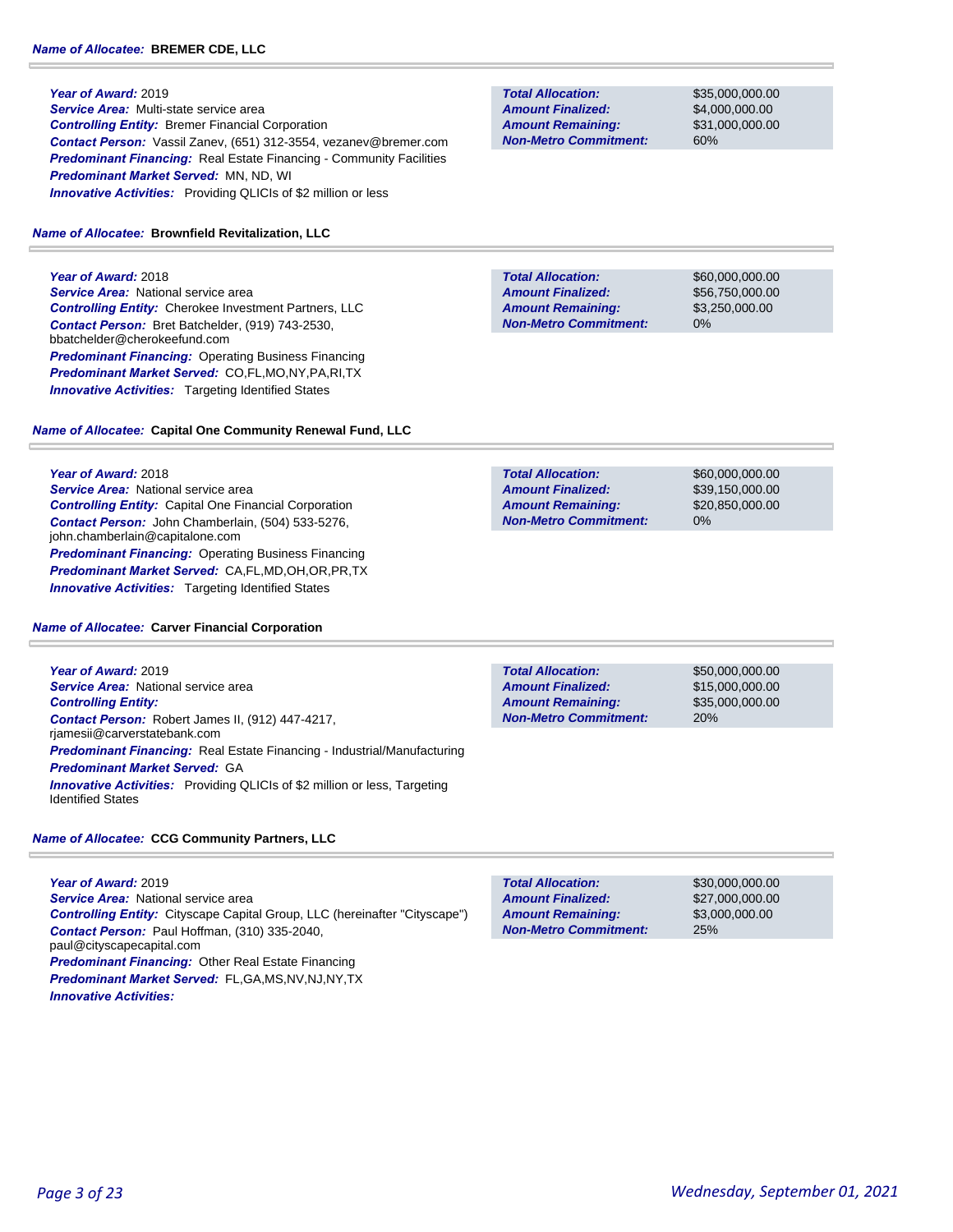## *Name of Allocatee:* **Central States Development Partners, Inc.**

**Year of Award:** 2019 **Service Area:** National service area *Controlling Entity:* Rock Island Economic Growth Corporation *Contact Person:* Brian Hollenback, (309) 794-6711, bhollenback@growthcorp.org *Predominant Financing:* Real Estate Financing - Industrial/Manufacturing *Predominant Market Served:* CO,FL,IL,KS,KY,TN,TX *Innovative Activities:* 

# *Name of Allocatee:* **Central Valley NMTC Fund, LLC**

**Year of Award:** 2019

*Service Area:* Local service area (e.g., neighborhoods, cities, a county or contiguous counties, or metropolitan areas) within a state or territory *Controlling Entity:* The Penstar Group *Contact Person:* Lillian Weiland, (559) 264-5000, lweiland@cvnmtc.com **Predominant Financing:** Real Estate Financing - Community Facilities *Predominant Market Served:* CA *Innovative Activities:* 

*Name of Allocatee:* **Chase New Markets Corporation**

## **Year of Award:** 2019

**Service Area:** National service area *Controlling Entity:* JPMorgan Chase Bank, N.A. *Contact Person:* Kevin Goldsmith, (312) 325-5069, kevin.r.goldsmith@chase.com *Predominant Financing: Operating Business Financing Predominant Market Served:* CA,FL,GA,IL,MI,NY,TX **Innovative Activities:** Providing QLICIs for Non-Real Estate Activities, Targeting Identified States

# *Name of Allocatee:* **Chicago Development Fund**

## **Year of Award:** 2019

*Service Area:* Local service area (e.g., neighborhoods, cities, a county or contiguous counties, or metropolitan areas) within a state or territory *Controlling Entity:* City of Chicago *Contact Person:* Anthony Smith, (312) 424-4254, tsmith@sbfriedman.com **Predominant Financing:** Real Estate Financing - Community Facilities *Predominant Market Served:* IL *Innovative Activities:* Providing QLICIs for Non-Real Estate Activities

*Name of Allocatee:* **Cincinnati Development Fund, Inc.**

**Year of Award:** 2019 *Service Area:* Multi-state service area *Controlling Entity: Contact Person:* Angela Ginty, (513) 977-7282, aginty@cincinnatidevelopmentfund.org *Predominant Financing:* Real Estate Financing - Mixed-use (housing, commercial, or retail) *Predominant Market Served:* IN, KY, OH *Innovative Activities:* 

**Total Allocation: Non-Metro Commitment: Amount Remaining: Amount Finalized:**

\$30,000,000.00 \$24,000,000.00 \$6,000,000.00 20%

**Total Allocation: Non-Metro Commitment: Amount Remaining: Amount Finalized:**

\$25,000,000.00 \$16,500,000.00 \$8,500,000.00 0%

**Total Allocation: Non-Metro Commitment: Amount Remaining: Amount Finalized:**

\$65,000,000.00 \$48,900,000.00 \$16,100,000.00 20%

0% **Total Allocation: Non-Metro Commitment: Amount Remaining: Amount Finalized:**

\$55,000,000.00 \$27,500,000.00 \$27,500,000.00

0% **Total Allocation: Non-Metro Commitment: Amount Remaining: Amount Finalized:**

\$40,000,000.00 \$15,000,000.00 \$25,000,000.00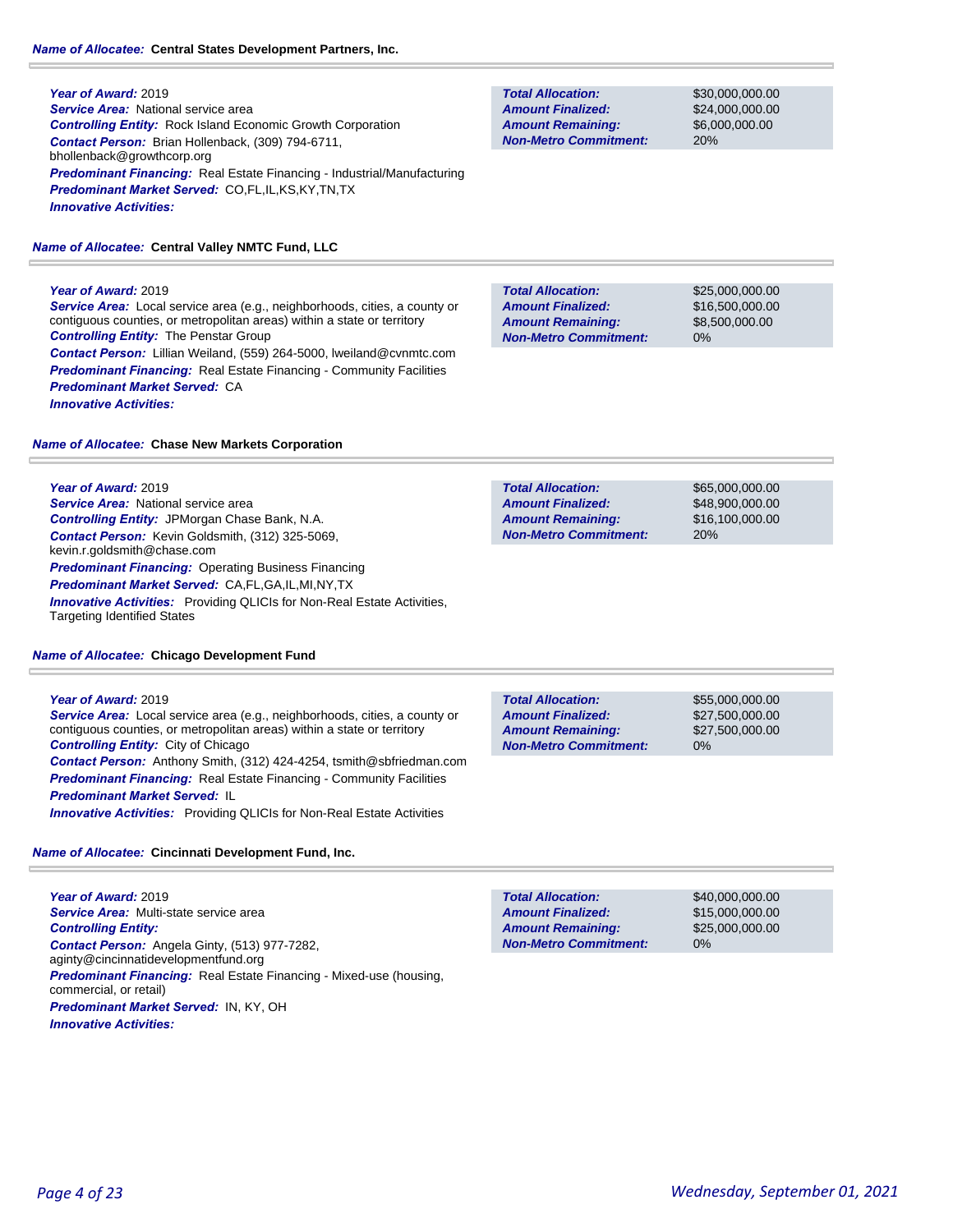## *Name of Allocatee:* **Colorado Enterprise Fund, Inc.**

**Year of Award:** 2019 **Service Area:** Statewide (or territory-wide) service area *Controlling Entity: Contact Person:* Nim Patel, (303) 761-6920, nim@coloradoenterprisefund.org *Predominant Financing:* Real Estate Financing - Industrial/Manufacturing *Predominant Market Served:* CO *Innovative Activities:* 

## *Name of Allocatee:* **Colorado Growth and Revitalization Fund LLC**

## **Year of Award:** 2018

**Service Area:** Statewide (or territory-wide) service area *Controlling Entity:* Colorado Housing and Finance Authority *Contact Person:* John Plakorus, (303) 297-7494, jplakorus@chfainfo.com *Predominant Financing:* Real Estate Financing - Industrial/Manufacturing *Predominant Market Served:* CO *Innovative Activities:* 

## *Name of Allocatee:* **Colorado Growth and Revitalization Fund LLC**

**Year of Award:** 2019 *Service Area:* Statewide (or territory-wide) service area *Controlling Entity:* Colorado Housing and Finance Authority *Contact Person:* John Plakorus, (303) 297-7494, jplakorus@chfainfo.com *Predominant Financing:* Real Estate Financing - Mixed-use (housing, commercial, or retail)

*Predominant Market Served:* CO *Innovative Activities:* 

## *Name of Allocatee:* **Community Development Venture Capital Alliance, The**

**Year of Award:** 2019 *Service Area:* National service area *Controlling Entity: Contact Person:* Alexandria Harris, (212) 594-6747 x 4518, aharris@cdvca.org **Predominant Financing: Operating Business Financing** *Predominant Market Served:* FL,IL,KY,ME,PR **Innovative Activities:** Making QLICIs with an original term less than or equal to 60 months, Providing QLICIs for Non-Real Estate Activities, Providing QLICIs of \$2 million or less, Targeting Identified States

# *Name of Allocatee:* **Community Hospitality Healthcare Services, LLC**

**Year of Award:** 2019 **Service Area:** National service area *Controlling Entity: Contact Person:* Abel Cardenas, (941) 214-5436, acardenas@communityhealthcde.com *Predominant Financing:* Real Estate Financing - Community Facilities *Predominant Market Served:* CO,FL,MO,OH,OK,TX **Innovative Activities:** Targeting Identified States

**Total Allocation: Non-Metro Commitment: Amount Remaining: Amount Finalized:**

\$20,000,000.00 \$14,000,000.00 \$6,000,000.00 20%

\$55,000,000.00 \$52,000,000.00 \$3,000,000.00 20% **Total Allocation: Non-Metro Commitment: Amount Remaining: Amount Finalized:**

\$50,000,000.00 \$20,800,000.00 \$29,200,000.00 20% **Total Allocation: Non-Metro Commitment: Amount Remaining: Amount Finalized:**

\$50,000,000.00 \$36,389,705.00 \$13,610,295.00 15% **Total Allocation: Non-Metro Commitment: Amount Remaining: Amount Finalized:**

25% **Total Allocation: Non-Metro Commitment: Amount Remaining: Amount Finalized:**

\$65,000,000.00 \$49,000,000.00 \$16,000,000.00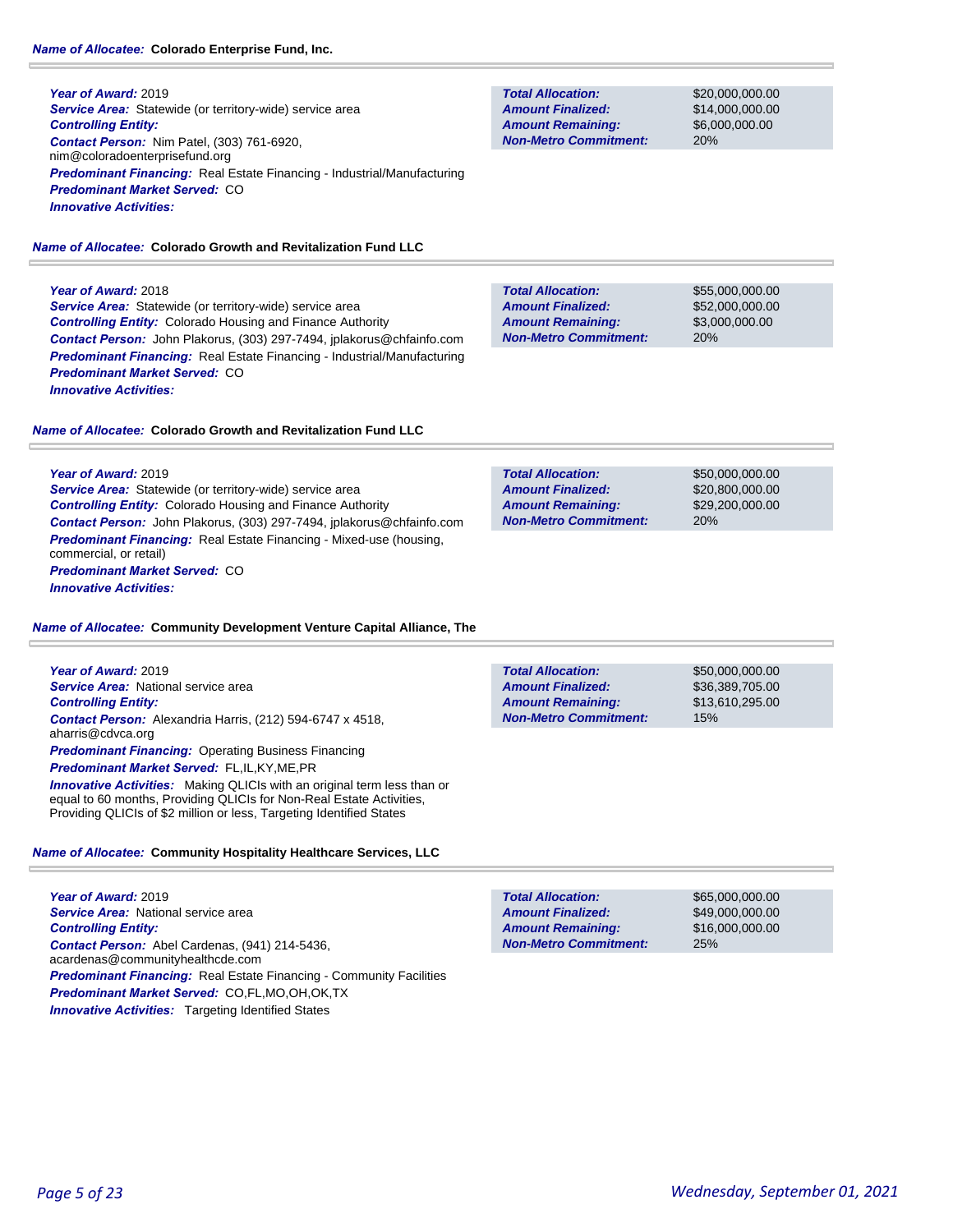**Service Area:** Statewide (or territory-wide) service area *Controlling Entity:* Community Loan Fund of New Jersey, Inc. *Contact Person:* Ron Wong, (732) 640-2061 x317, rwong@njclf.com *Predominant Financing:* Operating Business Financing *Predominant Market Served:* NJ *Innovative Activities:* 

#### *Name of Allocatee:* **Corporation for Supportive Housing**

**Year of Award:** 2017 *Service Area:* National *Controlling Entity: Contact Person:* Nancy McGraw, (212) 986-2966, nancy.mcgraw@csh.org **Predominant Financing: Operating Business financing** *Predominant Market Served:* California, Colorado, Illinois, Massachusetts, Minnesota, New York, Washington *Innovative Activities:* 

#### *Name of Allocatee:* **Corporation for Supportive Housing**

**Year of Award:** 2018 **Service Area:** National service area *Controlling Entity: Contact Person:* Nancy McGraw, (212) 986-2966, nancy.mcgraw@csh.org *Predominant Financing:* Operating Business Financing *Predominant Market Served:* CA,CO,GA,MD,OH,OR,WA *Innovative Activities:* 

#### *Name of Allocatee:* **Corporation for Supportive Housing**

**Year of Award:** 2019 **Service Area:** National service area *Controlling Entity: Contact Person:* Nancy McGraw, (212) 986-2966, nancy.mcgraw@csh.org *Predominant Financing:* Operating Business Financing *Predominant Market Served:* AZ,CA,GA,MA,TN,TX *Innovative Activities:* 

# *Name of Allocatee:* **DV Community Investment, LLC**

**Year of Award:** 2019 **Service Area:** National service area *Controlling Entity:* Dudley Ventures, L.L.C *Contact Person:* James D. Howard, Jr., (602) 759-5300, jhoward@dudleyventures.com **Predominant Financing: Operating Business Financing** *Predominant Market Served:* AZ,GA,MI,NY,OH,PA,TN,VA **Innovative Activities:** Targeting Identified States

**Total Allocation: Non-Metro Commitment: Amount Remaining: Amount Finalized:**

\$35,000,000.00 \$23,750,000.00 \$11,250,000.00 0%

**Total Allocation: Non-Metro Commitment: Amount Remaining: Amount Finalized:**

\$50,000,000.00 \$41,000,000.00 \$9,000,000.00 0%

**Total Allocation: Non-Metro Commitment: Amount Remaining: Amount Finalized:**

\$55,000,000.00 \$44,250,000.00 \$10,750,000.00 0%

**Total Allocation: Non-Metro Commitment: Amount Remaining: Amount Finalized:**

\$50,000,000.00 \$20,750,000.00 \$29,250,000.00 0%

\$55,000,000.00 \$40,000,000.00 \$15,000,000.00 30% **Total Allocation: Non-Metro Commitment: Amount Remaining: Amount Finalized:**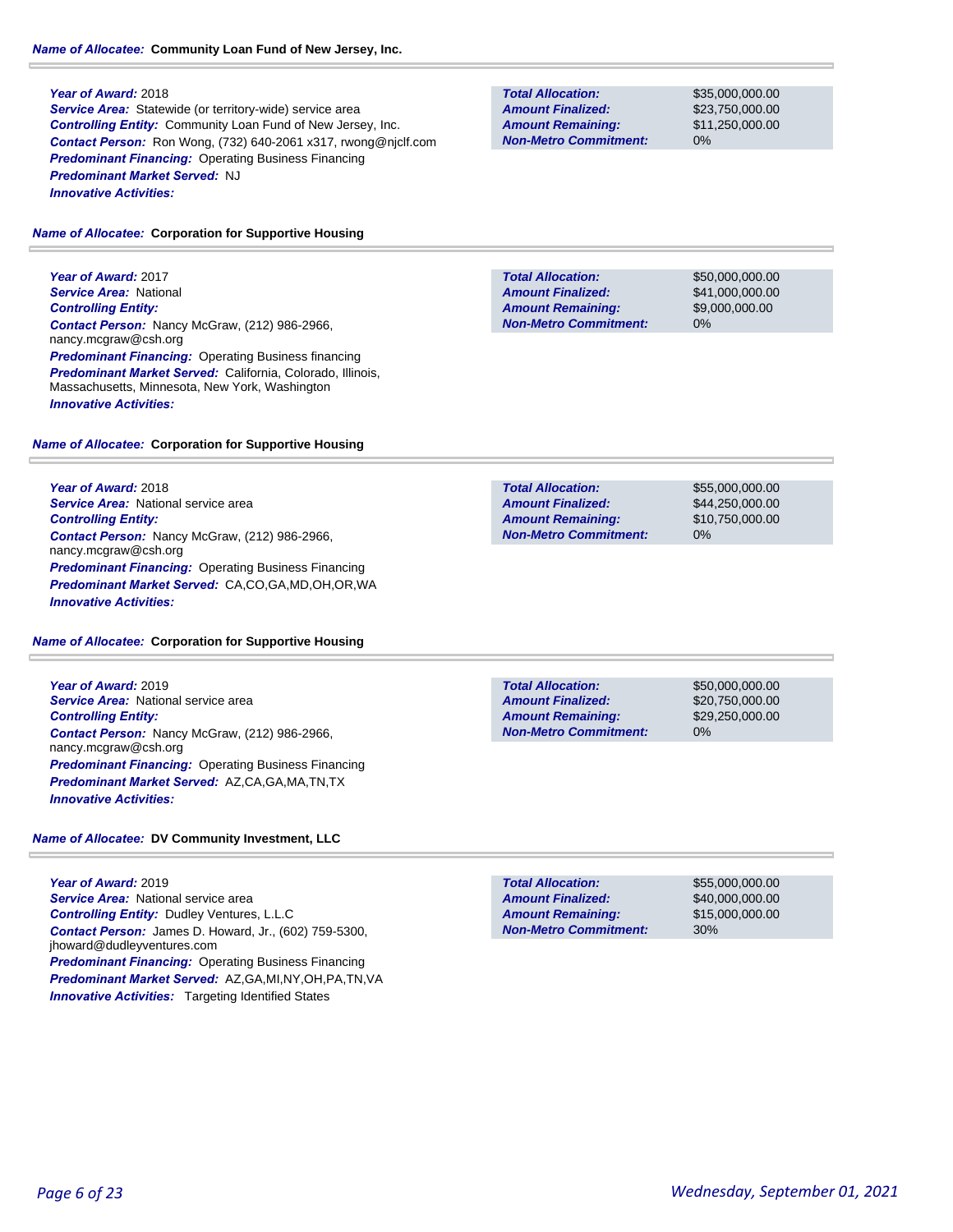**Year of Award:** 2017 *Service Area:* National *Controlling Entity:* TruFund Financial Services, Inc. *Contact Person:* Aisha Benson, (646) 732-9919, abenson@trufund.org **Predominant Financing: Operating Business financing** *Predominant Market Served:* Alabama, Florida, Georgia, Louisiana, New Jersey, New York, Oregon **Innovative Activities:** Making QLICIs with an original term less than or equal to 60 months, Providing QLICIs of \$2 million or less, Targeting Identified States

#### *Name of Allocatee:* **Empowerment Reinvestment Fund, LLC**

**Total Allocation: Non-Metro Commitment: Amount Remaining: Amount Finalized:**

\$40,000,000.00 \$35,211,340.00 \$4,788,660.00 39%

| Year of Award: 2019                                               | <b>Total Allocation:</b>     | \$35,000,000,00 |
|-------------------------------------------------------------------|------------------------------|-----------------|
| <b>Service Area:</b> National service area                        | <b>Amount Finalized:</b>     | \$24,000,000,00 |
| <b>Controlling Entity:</b> TruFund Financial Services, inc.       | <b>Amount Remaining:</b>     | \$11.000.000.00 |
| Contact Person: Aisha Benson, (646) 732-9919, abenson@trufund.org | <b>Non-Metro Commitment:</b> | 40%             |
| <b>Predominant Financing: Operating Business Financing</b>        |                              |                 |
| <b>Predominant Market Served: AL, AZ, GA, LA, NY, TN, TX</b>      |                              |                 |

*Name of Allocatee:* **Enhanced Community Development, LLC**

Non-Real Estate Activities, Targeting Identified States

**Innovative Activities:** Investing in Indian Country, Providing QLICIs for

| Year of Award: 2019                                                                                          | <b>Total Allocation:</b>     | \$35,000,000,00 |
|--------------------------------------------------------------------------------------------------------------|------------------------------|-----------------|
| <b>Service Area:</b> National service area                                                                   | <b>Amount Finalized:</b>     | \$32,500,000,00 |
| <b>Controlling Entity:</b> Enhanced Capital Partners LLC                                                     | <b>Amount Remaining:</b>     | \$2,500,000,00  |
| <b>Contact Person:</b> Richard Montgomery, (504) 569-7900,<br>rmontgomery@enhancedcapital.com                | <b>Non-Metro Commitment:</b> | 20%             |
| <b>Predominant Financing: Operating Business Financing</b>                                                   |                              |                 |
| <b>Predominant Market Served: FL,GA,IL,LA,NV,TN,TX</b>                                                       |                              |                 |
| <b>Innovative Activities:</b> Providing QLICIs of \$2 million or less, Targeting<br><b>Identified States</b> |                              |                 |

*Name of Allocatee:* **ESIC New Markets Partners LP**

| Year of Award: 2019                                                        |
|----------------------------------------------------------------------------|
| <b>Service Area:</b> National service area                                 |
| <b>Controlling Entity:</b> Enterprise Community Partners, Inc.             |
| <b>Contact Person:</b> Jennifer Fleischer, (410) 772-2672,                 |
| ifleischer@enterprisecommunity.com                                         |
| <b>Predominant Financing:</b> Real Estate Financing - Community Facilities |
| Predominant Market Served: CA,CO,GA,MD,NY,WA                               |
| <b>Innovative Activities:</b> Targeting Identified States                  |

*Name of Allocatee:* **Finance New Mexico, LLC**

**Year of Award:** 2015-2016 *Service Area:* Statewide *Controlling Entity:* New Mexico Finance Authority *Contact Person:* Marquita Russel, (505) 992-9619, mrussel@nmfa.net *Predominant Financing: Operating Business financing Predominant Market Served:* New Mexico *Innovative Activities:* 

| <b>Total Allocation:</b>     |
|------------------------------|
| <b>Amount Finalized:</b>     |
| <b>Amount Remaining:</b>     |
| <b>Non-Metro Commitment:</b> |

**Total Allocation:**

**Non-Metro Commitment: Amount Remaining: Amount Finalized:**

> \$45,000,000.00 \$42,500,000.00 \$2,500,000.00 0%

\$60,000,000.00 \$53,000,000.00 \$7,000,000.00

0%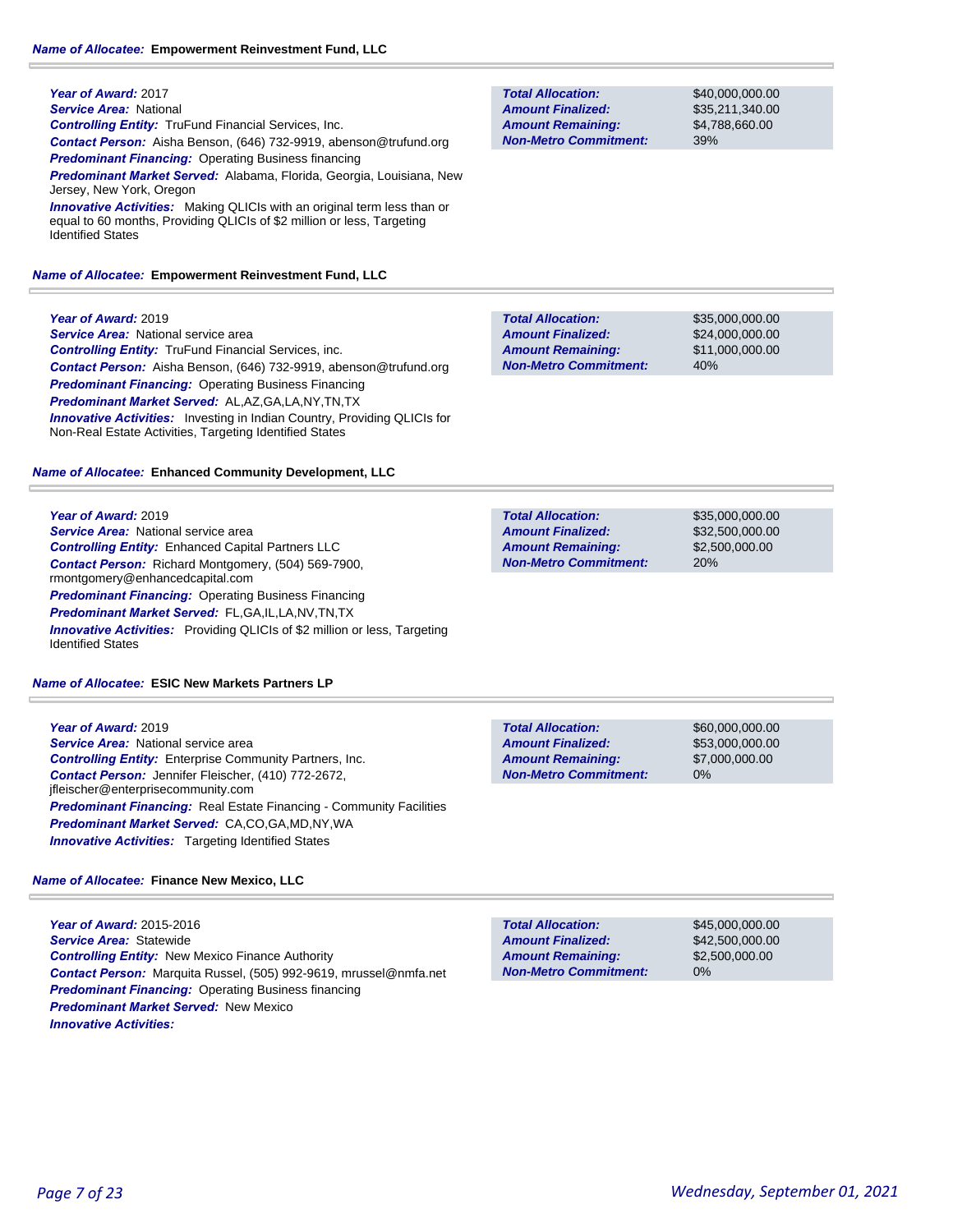**Service Area:** Statewide (or territory-wide) service area *Controlling Entity:* New Mexico Finance Authority *Contact Person:* Marquita Russel, (505) 992-9619, mrussel@nmfa.net **Predominant Financing:** Real Estate Financing - Mixed-use (housing, commercial, or retail) *Predominant Market Served:* NM *Innovative Activities:* Providing QLICIs of \$2 million or less

# *Name of Allocatee:* **Finance New Mexico, LLC**

**Year of Award:** 2019 *Service Area:* Statewide (or territory-wide) service area *Controlling Entity:* New Mexico Finance Authority *Contact Person:* Marquita Russel, (505) 992-9619, mrussel@nmfa.net *Predominant Financing:* Operating Business Financing *Predominant Market Served:* NM **Innovative Activities:** Providing QLICIs of \$2 million or less

# *Name of Allocatee:* **FirstPathway Community Development LLC**

**Year of Award:** 2019 *Service Area:* Multi-state service area *Controlling Entity:* FirstPathway Partners, LLC *Contact Person:* John Widmer, (414) 431-0742, jwidmer@firstpathway.com *Predominant Financing:* Real Estate Financing - Industrial/Manufacturing *Predominant Market Served:* IL, WI *Innovative Activities:* 

# *Name of Allocatee:* **First-Ring Industrial Redevelopment Enterprise, Inc.**

**Year of Award:** 2017 *Service Area:* Local *Controlling Entity:* City of West Allis, WI *Contact Person:* John Stibal, (414) 302-8462, jstibal@westalliswi.gov **Predominant Financing: Operating Business financing** *Predominant Market Served:* WI-Kenosha County, WI-Milwaukee County, WI-Ozaukee County, WI-Racine County *Innovative Activities:* Providing QLICIs for Non-Real Estate Activities

# *Name of Allocatee:* **First-Ring Industrial Redevelopment Enterprise, Inc.**

# **Year of Award:** 2018

*Service Area:* Local service area (e.g., neighborhoods, cities, a county or contiguous counties, or metropolitan areas) within a state or territory *Controlling Entity:* City of West Allis, WI *Contact Person:* John Stibal, (414) 302-8462, jstibal@westalliswi.gov *Predominant Financing:* Operating Business Financing *Predominant Market Served:* WI *Innovative Activities:* 

**Total Allocation: Non-Metro Commitment: Amount Remaining: Amount Finalized:**

\$40,000,000.00 \$33,500,000.00 \$6,500,000.00 20%

20% **Total Allocation: Non-Metro Commitment: Amount Remaining: Amount Finalized:**

\$35,000,000.00 \$9,000,000.00 \$26,000,000.00

\$55,000,000.00 \$34,750,000.00 \$20,250,000.00 0% **Total Allocation: Non-Metro Commitment: Amount Remaining: Amount Finalized:**

\$35,000,000.00 \$30,500,000.00 \$4,500,000.00 0% **Total Allocation: Non-Metro Commitment: Amount Remaining: Amount Finalized:**

\$15,000,000.00 \$7,500,000.00 \$7,500,000.00 0% **Total Allocation: Non-Metro Commitment: Amount Remaining: Amount Finalized:**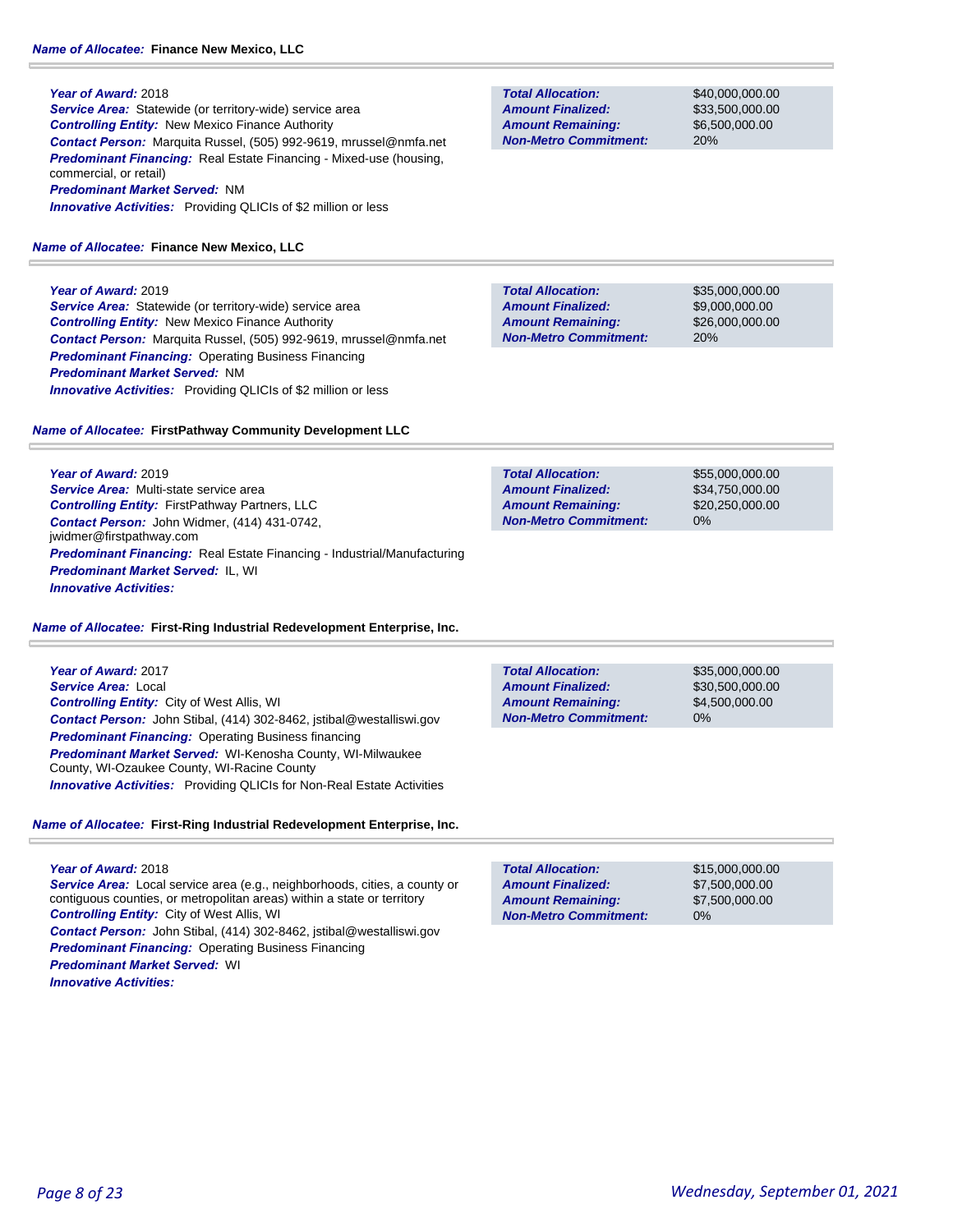#### *Name of Allocatee:* **First-Ring Industrial Redevelopment Enterprise, Inc.**

#### **Year of Award:** 2019

*Service Area:* Local service area (e.g., neighborhoods, cities, a county or contiguous counties, or metropolitan areas) within a state or territory *Controlling Entity:* City of West Allis, WI *Contact Person:* John Stibal, (414) 302-8462, jstibal@westalliswi.gov *Predominant Financing:* Operating Business Financing *Predominant Market Served:* WI *Innovative Activities:* Providing QLICIs for Non-Real Estate Activities

#### *Name of Allocatee:* **Forward Community Investments, Inc.**

**Year of Award:** 2018

**Service Area:** Statewide (or territory-wide) service area *Controlling Entity: Contact Person:* Rob Beach, (608) 257-3863, robertb@forwardci.org *Predominant Financing:* Real Estate Financing - Community Facilities *Predominant Market Served:* WI **Innovative Activities:** Providing QLICIs of \$2 million or less

#### *Name of Allocatee:* **FRENCH LICK REDEVELOPMENT CDE LLC**

**Year of Award:** 2019 *Service Area:* Statewide (or territory-wide) service area *Controlling Entity:* Town of French Lick, Indiana *Contact Person:* David Umpleby, (317) 713-3537, daveumpleby18@gmail.com **Predominant Financing: Operating Business Financing** *Predominant Market Served:* IN *Innovative Activities:* 

#### *Name of Allocatee:* **GS New Markets Fund, LLC**

**Year of Award:** 2015-2016 *Service Area:* National *Controlling Entity:* The Goldman Sachs Group, Inc. *Contact Person:* Joe Curatolo, (917) 343-0252, joe.curatolo@gs.com *Predominant Financing:* Real estate financing: Mixed-used (housing, commercial, or retail) *Predominant Market Served:* Louisiana, New Jersey, New York, Pennsylvania *Innovative Activities:* 

## *Name of Allocatee:* **GUAM Community Development Enterprise LLC**

**Year of Award:** 2017 *Service Area: Controlling Entity:* Core Tech International Corporation *Contact Person:* Jason Ralston, (671) 473-5000, jason@guamcde.com *Predominant Financing:* Real estate financing: Mixed-used (housing, commercial, or retail) *Predominant Market Served:* Guam

**Innovative Activities:** Targeting Identified States

| <b>Total Allocation:</b>     |
|------------------------------|
| <b>Amount Finalized:</b>     |
| <b>Amount Remaining:</b>     |
| <b>Non-Metro Commitment:</b> |

\$35,000,000.00 \$8,750,000.00 \$26,250,000.00 0%

\$45,000,000.00 \$30,000,000.00 \$15,000,000.00 14% **Total Allocation: Non-Metro Commitment: Amount Remaining: Amount Finalized:**

\$30,000,000.00 \$7,500,000.00 \$22,500,000.00 75% **Total Allocation: Non-Metro Commitment: Amount Remaining: Amount Finalized:**

0% **Total Allocation: Non-Metro Commitment: Amount Remaining: Amount Finalized:**

\$70,000,000.00 \$50,000,000.00 \$20,000,000.00

\$20,000,000.00 \$0.00 \$20,000,000.00 100% **Total Allocation: Non-Metro Commitment: Amount Remaining: Amount Finalized:**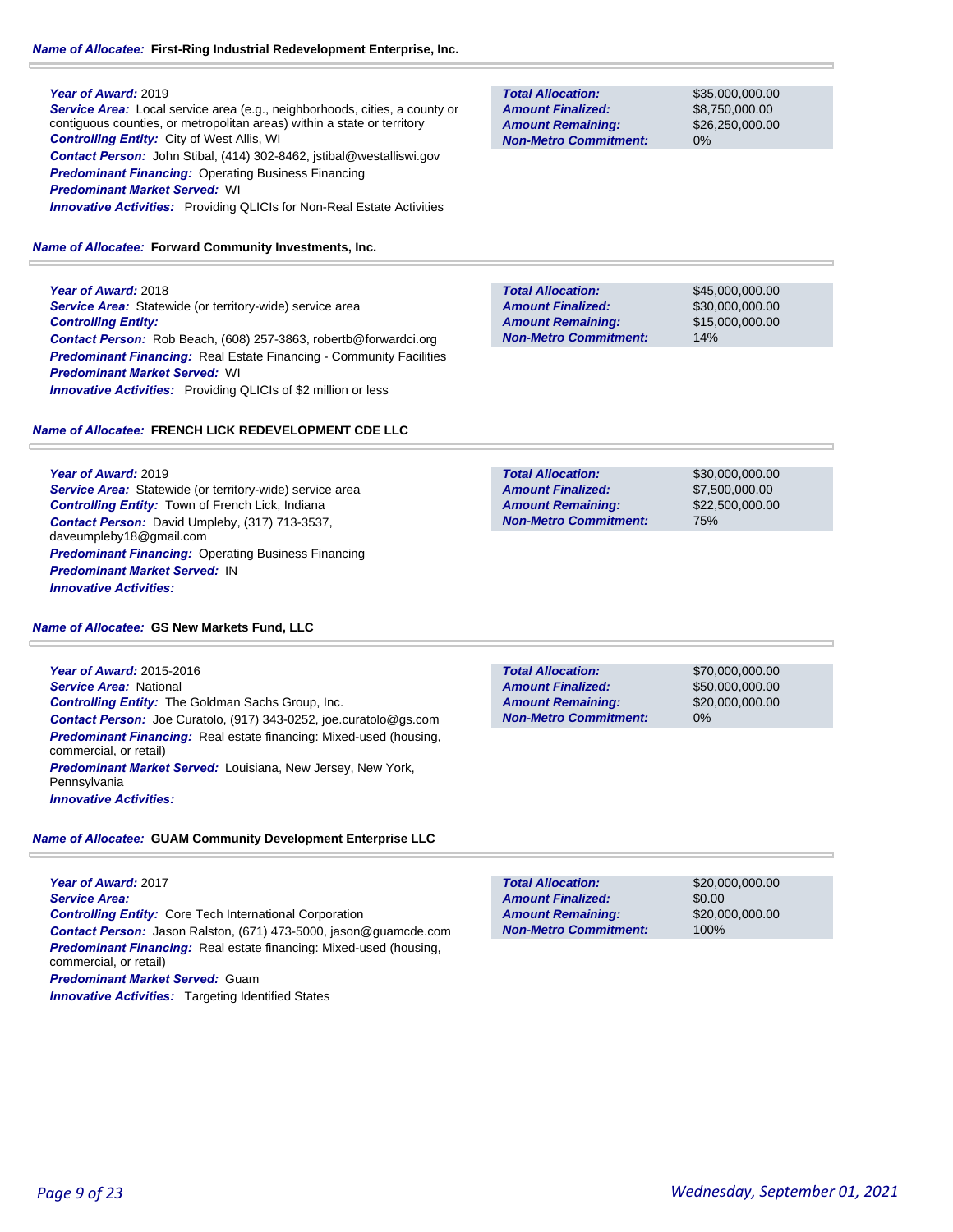# *Name of Allocatee:* **Gulf Coast Housing Partnership, Inc.**

**Year of Award:** 2019 *Service Area:* Multi-state service area *Controlling Entity: Contact Person:* Kevin Krejci, (504) 525-2505 ext. 219, krejci@gchp.net **Predominant Financing:** Real Estate Financing - Community Facilities *Predominant Market Served:* AL, LA, MS *Innovative Activities:* 

# *Name of Allocatee:* **Habitat for Humanity NMTC, LLC**

**Year of Award:** 2019 **Service Area:** National service area *Controlling Entity:* Habitat for Humanity International, Inc. *Contact Person:* Natosha Rice, (404) 979-3700, nreidrice@habitat.org *Predominant Financing:* Real Estate Financing - For-sale housing *Predominant Market Served:* CA,FL,NC,OR,TN,TX,VA *Innovative Activities:* 

**Total Allocation: Non-Metro Commitment: Amount Remaining: Amount Finalized:**

\$20,000,000.00 \$16,000,000.00 \$4,000,000.00 0%

**Total Allocation: Non-Metro Commitment: Amount Remaining: Amount Finalized:**

\$30,000,000.00 \$29,020,506.00 \$979,494.00 0%

*Name of Allocatee:* **Hampton Roads Ventures, LLC**

**Year of Award:** 2019 **Service Area:** National service area *Controlling Entity: Contact Person:* Jennifer Donohue, (757) 962-1556, jdonohue@hamptonroadsventures.com **Predominant Financing: Operating Business Financing** *Predominant Market Served:* AL,GA,MI,MO,TN,TX,VA *Innovative Activities:* Providing QLICIs for Non-Real Estate Activities, Targeting Identified States

## *Name of Allocatee:* **Harbor Bankshares Corporation**

**Year of Award:** 2019 *Service Area:* Multi-state service area *Controlling Entity: Contact Person:* Joseph Haskins, (410) 528-1882, jhaskins@theharborbank.com **Predominant Financing: Operating Business Financing** *Predominant Market Served:* DC, MD, VA, WV *Innovative Activities:* Providing QLICIs of \$2 million or less

## *Name of Allocatee:* **Impact Seven, Incorporated**

**Year of Award:** 2019 *Service Area:* Statewide (or territory-wide) service area *Controlling Entity: Contact Person:* Caroline Loyas, (715) 434-1717, caroline.loyas@impactseven.org *Predominant Financing:* Real Estate Financing - Industrial/Manufacturing *Predominant Market Served:* WI *Innovative Activities:* Providing QLICIs of \$2 million or less

**Total Allocation: Non-Metro Commitment: Amount Remaining: Amount Finalized:**

\$50,000,000.00 \$46,000,000.00 \$4,000,000.00 0%

\$45,000,000.00 \$13,500,000.00 \$31,500,000.00 25% **Total Allocation: Non-Metro Commitment: Amount Remaining: Amount Finalized:**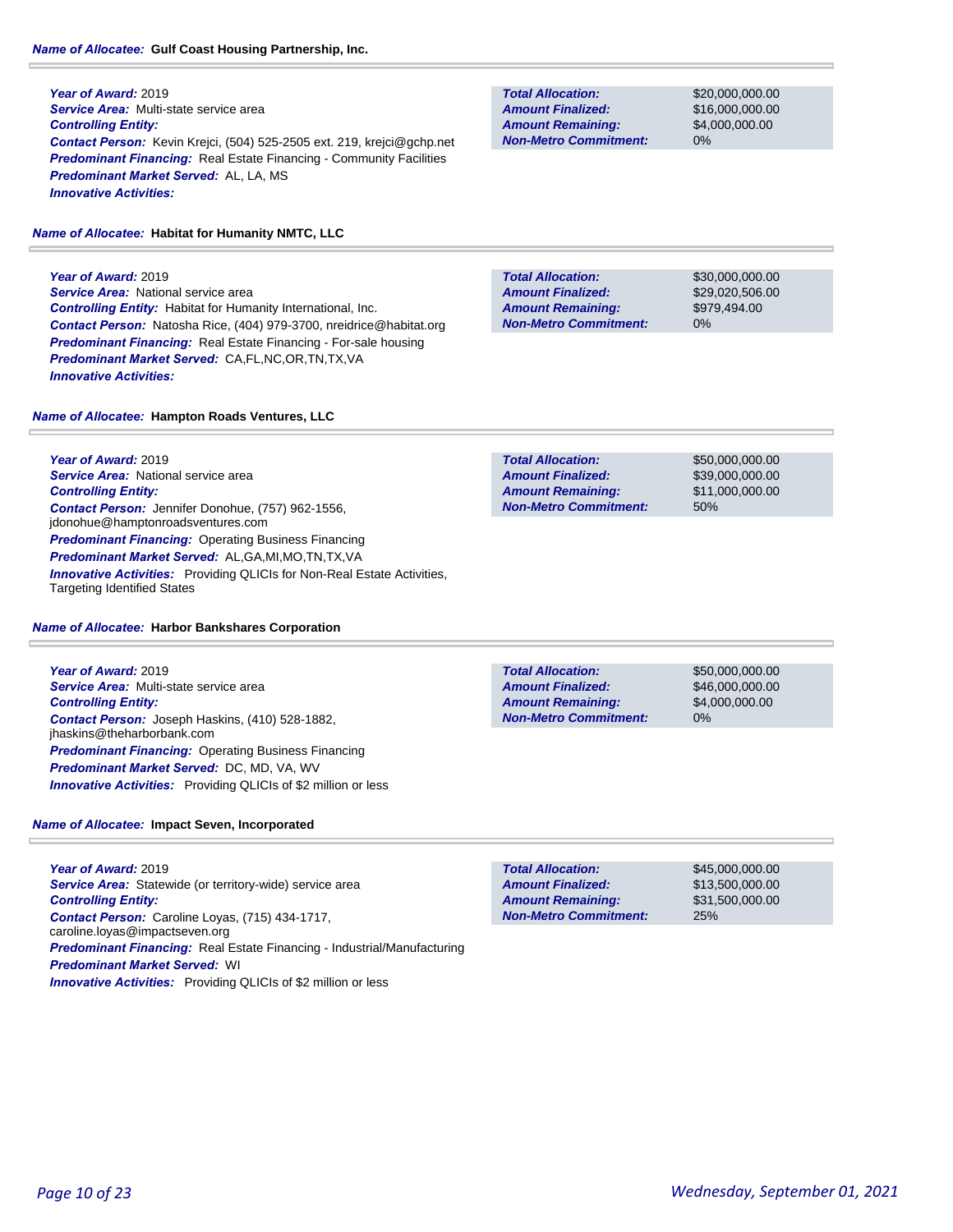## *Name of Allocatee:* **Indianapolis Redevelopment CDE LLC**

## **Year of Award:** 2018

*Service Area:* Local service area (e.g., neighborhoods, cities, a county or contiguous counties, or metropolitan areas) within a state or territory *Controlling Entity:* City of Indianapolis *Contact Person:* Aryn Schounce, (317) 327-5883, aryn.schounce@indy.gov *Predominant Financing:* Operating Business Financing *Predominant Market Served:* IN

*Innovative Activities:* Providing QLICIs of \$2 million or less, Targeting Identified States

## *Name of Allocatee:* **Invest Detroit CDE**

## **Year of Award:** 2018

*Service Area:* Local service area (e.g., neighborhoods, cities, a county or contiguous counties, or metropolitan areas) within a state or territory *Controlling Entity:* Invest Detroit Foundation *Contact Person:* Marcia Ventura, (313) 259-6368, marcia.ventura@investdetroit.com **Predominant Financing: Operating Business Financing** *Predominant Market Served:* MI *Innovative Activities:* 

*Name of Allocatee:* **L.A. Charter School New Markets CDE, LLC**

## **Year of Award:** 2018

*Service Area:* Statewide (or territory-wide) service area *Controlling Entity:* Excellent Education Development (ExED) *Contact Person:* Anita Landecker, (310) 394-1152 x216, alandecker@exed.net **Predominant Financing:** Real Estate Financing - Community Facilities *Predominant Market Served:* CA *Innovative Activities:* 

*Name of Allocatee:* **Local Initiatives Support Corporation**

**Year of Award:** 2015-2016 *Service Area:* National *Controlling Entity: Contact Person:* Donna Nuccio, (212) 455-9800, dnuccio@newmarkets.org *Predominant Financing:* Operating Business financing *Predominant Market Served:* Service Area California, District of Columbia, Illinois, Massachusetts, Michigan, New York, Ohio *Innovative Activities:* Smal Dollar QLICIs

# *Name of Allocatee:* **Local Initiatives Support Corporation**

**Year of Award:** 2018 *Service Area:* National service area *Controlling Entity: Contact Person:* Donna Nuccio, (212) 455-9800, dnuccio@newmarkets.org *Predominant Financing:* Operating Business Financing *Predominant Market Served:* AZ,CA,IL,KS,MI,PA,TX *Innovative Activities:* Providing QLICIs of \$2 million or less

**Total Allocation: Non-Metro Commitment: Amount Remaining: Amount Finalized:**

\$55,000,000.00 \$36,064,171.00 \$18,935,829.00 0%

\$15,000,000.00 \$9,750,000.00 \$5,250,000.00 0% **Total Allocation: Non-Metro Commitment: Amount Remaining: Amount Finalized:**

\$50,000,000.00 \$21,725,000.00 \$28,275,000.00 0% **Total Allocation: Non-Metro Commitment: Amount Remaining: Amount Finalized:**

\$85,000,000.00 \$83,828,125.00 \$1,171,875.00 25% **Total Allocation: Non-Metro Commitment: Amount Remaining: Amount Finalized:**

**Total Allocation: Non-Metro Commitment: Amount Remaining: Amount Finalized:**

\$60,000,000.00 \$55,817,708.00 \$4,182,292.00 20%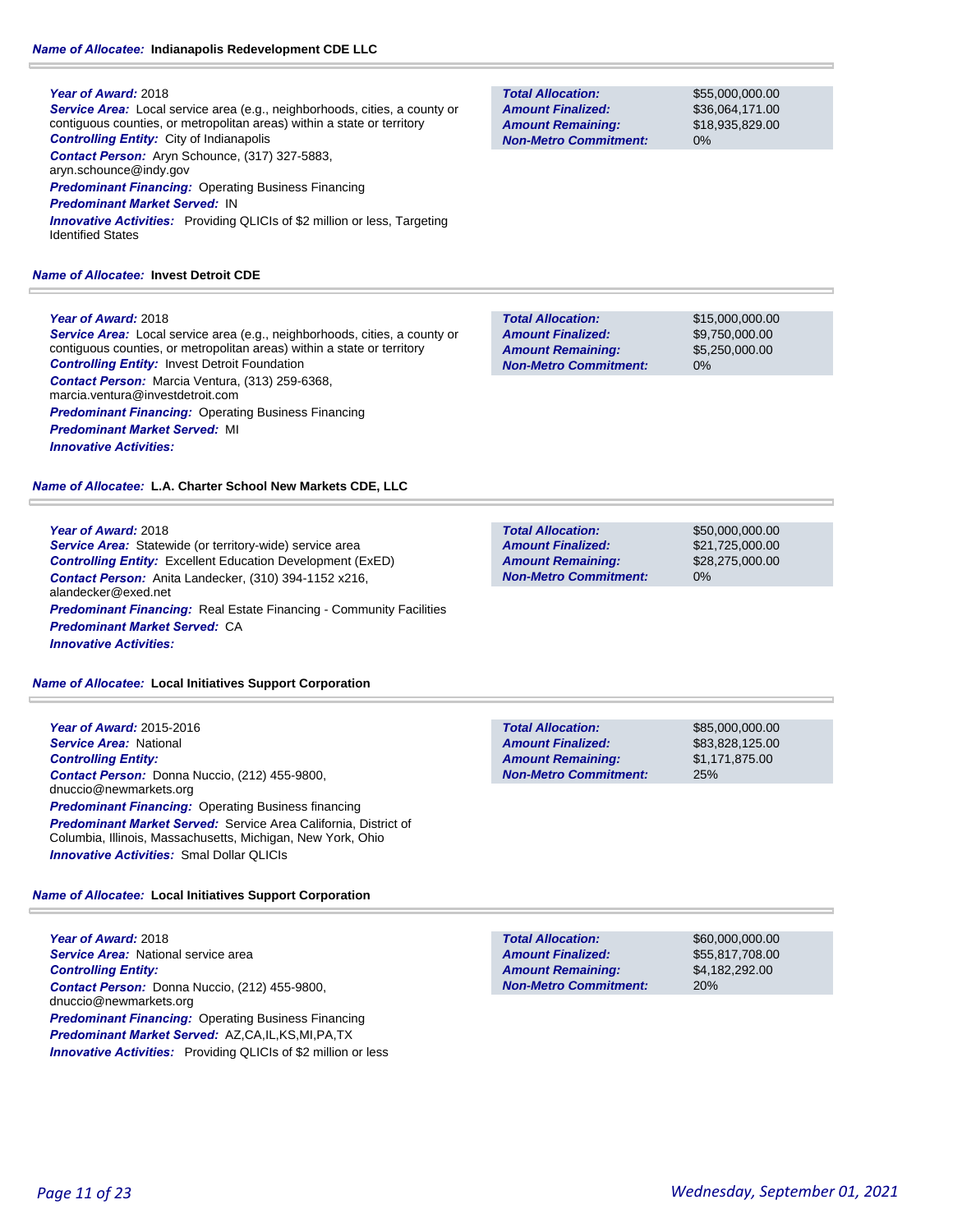# *Name of Allocatee:* **Local Initiatives Support Corporation**

**Year of Award:** 2019 **Service Area:** National service area *Controlling Entity: Contact Person:* Donna Nuccio, (212) 455-9800, dnuccio@newmarkets.org *Predominant Financing: Operating Business Financing Predominant Market Served:* CA,GA,IL,NY,OH,PA,TX **Innovative Activities:** Providing QLICIs of \$2 million or less

#### *Name of Allocatee:* **Los Angeles Development Fund**

#### **Year of Award:** 2018

*Service Area:* Local service area (e.g., neighborhoods, cities, a county or contiguous counties, or metropolitan areas) within a state or territory *Controlling Entity:* City of Los Angeles *Contact Person:* Sandra Rahimi, (213) 808-8959, sandra.rahimi@lacity.org **Predominant Financing:** Real Estate Financing - Community Facilities *Predominant Market Served:* CA *Innovative Activities:* 

## *Name of Allocatee:* **MASCOMA COMMUNITY DEVELOPMENT, LLC**

**Year of Award:** 2019 **Service Area:** National service area *Controlling Entity:* Mascoma Bank *Contact Person:* Michelle LeClair, (603) 443-8789, michelle.leclair@mascomabank.com *Predominant Financing:* Real Estate Financing - Industrial/Manufacturing *Predominant Market Served:* ME,MI,NH,NY,PA,VT *Innovative Activities:* 

#### *Name of Allocatee:* **Merrill Lynch Community Development Company**

**Year of Award:** 2007 *Service Area:* National *Controlling Entity: Contact Person:* Leigh Ann Smith, (980) 386-3855, leigh.ann.smith@baml.com *Predominant Financing:* Financing of other CDEs *Predominant Market Served:* Alabama, California, Louisiana, Mississippi, New Jersey, New York, Utah *Innovative Activities:* 

# *Name of Allocatee:* **MetaFund Corporation f.k.a. Oklahoma MetaFund CDC**

**Year of Award:** 2019 *Service Area:* Multi-state service area *Controlling Entity: Contact Person:* Harry Gilbert, (405) 949-0001, hgilbert@metafund.org *Predominant Financing:* Operating Business Financing *Predominant Market Served:* NE, OK *Innovative Activities:* Providing QLICIs for Non-Real Estate Activities

**Total Allocation: Non-Metro Commitment: Amount Remaining: Amount Finalized:**

\$50,000,000.00 \$29,000,000.00 \$21,000,000.00 20%

\$35,000,000.00 \$24,433,334.00 \$10,566,666.00 0% **Total Allocation: Non-Metro Commitment: Amount Remaining: Amount Finalized:**

| <b>Total Allocation:</b>     | \$65,000,000,00 |
|------------------------------|-----------------|
| <b>Amount Finalized:</b>     | \$21.750.000.00 |
| <b>Amount Remaining:</b>     | \$43.250,000.00 |
| <b>Non-Metro Commitment:</b> | 60%             |
|                              |                 |

| <b>Total Allocation:</b>     | \$112,000,000.00 |
|------------------------------|------------------|
| <b>Amount Finalized:</b>     | \$111.999.999.64 |
| <b>Amount Remaining:</b>     | \$0.36           |
| <b>Non-Metro Commitment:</b> | 0%               |

| <b>Total Allocation:</b>     | \$60,000,000,00 |
|------------------------------|-----------------|
| <b>Amount Finalized:</b>     | \$26,000,000,00 |
| <b>Amount Remaining:</b>     | \$34,000,000,00 |
| <b>Non-Metro Commitment:</b> | 50%             |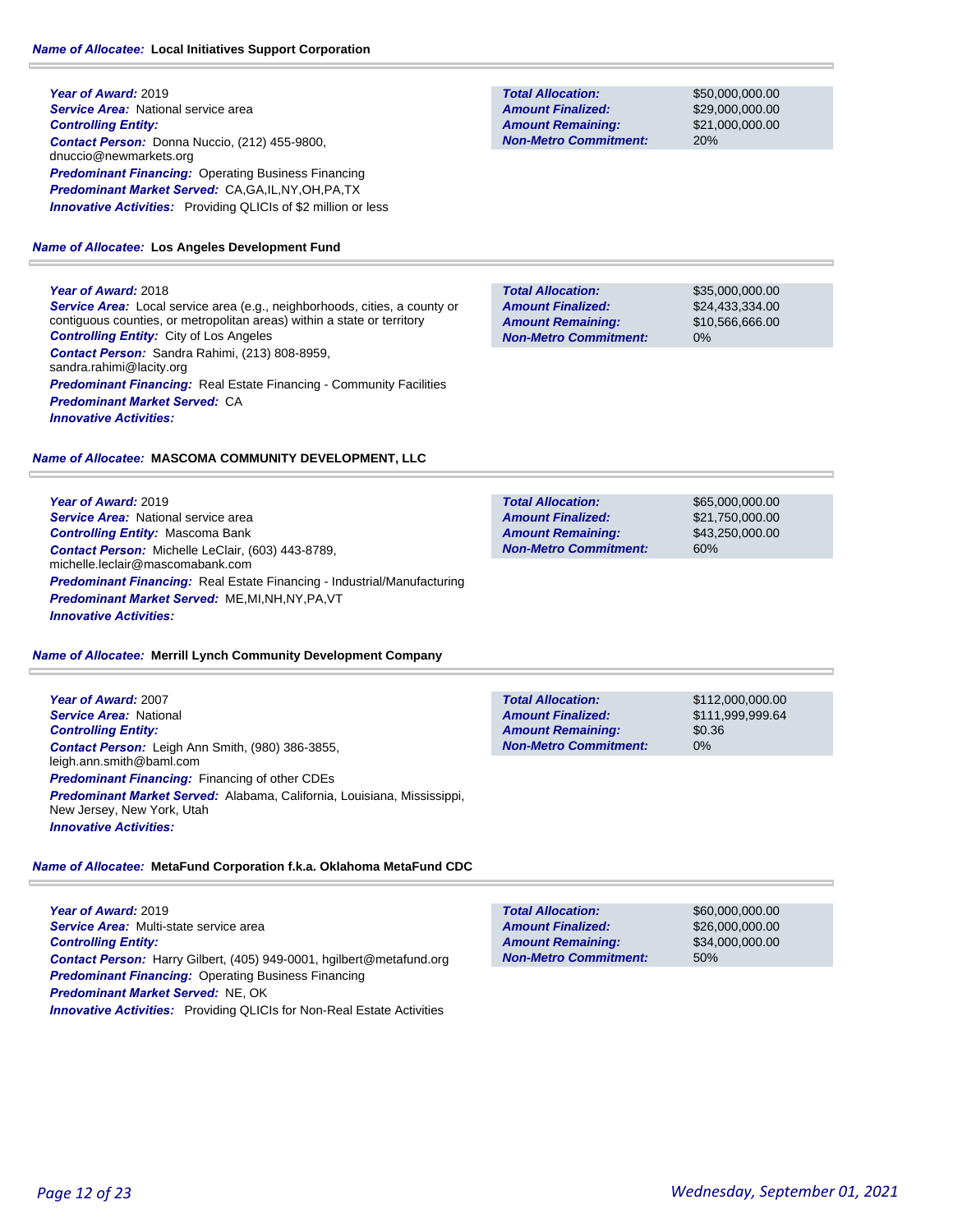## *Name of Allocatee:* **MHIC NE New Markets CDE II LLC**

#### **Year of Award:** 2018

*Service Area:* Multi-state service area *Controlling Entity:* Massachusetts Housing Investment Corporation *Contact Person:* Kathy McGilvray, (617) 850-1008, mcgilvray@mhic.com **Predominant Financing:** Real Estate Financing - Community Facilities *Predominant Market Served:* CT, MA, ME, NH, RI, VT *Innovative Activities:* 

#### *Name of Allocatee:* **Michigan Community Capital**

## **Year of Award:** 2019

*Service Area:* Statewide (or territory-wide) service area *Controlling Entity:* Michigan Economic Development Corporation *Contact Person:* Eric Hanna, (517) 626-1861, eric@miccap.org *Predominant Financing:* Real Estate Financing - Mixed-use (housing, commercial, or retail) *Predominant Market Served:* MI **Innovative Activities:** Providing QLICIs for Non-Real Estate Activities

#### *Name of Allocatee:* **Mid-City Community CDE, LLC**

**Year of Award:** 2019 *Service Area:* National service area *Controlling Entity:* Urban Atlantic, LLC *Contact Person:* Kelli Brooks, (301) 280-6614, kbrooks@urbanatlantic.com *Predominant Financing:* Real Estate Financing - Mixed-use (housing, commercial, or retail) *Predominant Market Served:* DC,FL,GA,MD,NC,TN **Innovative Activities:** Providing QLICIs for Non-Real Estate Activities, Targeting Identified States

#### *Name of Allocatee:* **Midwest Industrial Redevelopment Fund, LLC**

**Year of Award:** 2018 **Service Area:** National service area *Controlling Entity:* CIBC Bank USA *Contact Person:* Allie Beath, (314) 301-2281, allie.beath@cibc.com *Predominant Financing: Operating Business Financing Predominant Market Served:* IL,IN,IA,MI,MO,OH,WI *Innovative Activities:* Providing QLICIs of \$2 million or less

| <b>Total Allocation:</b>     | \$60,000,000 |
|------------------------------|--------------|
| <b>Amount Finalized:</b>     | \$41,500,000 |
| <b>Amount Remaining:</b>     | \$18,500,000 |
| <b>Non-Metro Commitment:</b> | 0%           |

## *Name of Allocatee:* **Midwest Minnesota Community Development Corporation**

**Year of Award:** 2018 *Service Area:* Multi-state service area *Controlling Entity: Contact Person:* Tim Swenson, (218) 844-7018, tswenson@mmcdc.com *Predominant Financing:* Real Estate Financing - Industrial/Manufacturing *Predominant Market Served:* MN, ND, SD, WY

*Innovative Activities:* Investing in Indian Country, Providing QLICIs of \$2 million or less

| <b>Total Allocation:</b>     | \$70,000,000,00 |
|------------------------------|-----------------|
| <b>Amount Finalized:</b>     | \$34.825.000.00 |
| <b>Amount Remaining:</b>     | \$35.175.000.00 |
| <b>Non-Metro Commitment:</b> | 51%             |

\$35,000,000.00 \$15,500,000.00 \$19,500,000.00 20% **Total Allocation: Non-Metro Commitment: Amount Remaining: Amount Finalized:**

**Total Allocation: Amount Remaining: Amount Finalized:**

**Non-Metro Commitment:**

**Total Allocation:**

**Non-Metro Commitment: Amount Remaining: Amount Finalized:**

\$31,520,750.00 \$3,479,250.00 20%

\$55,000,000.00 \$27,500,000.00 \$27,500,000.00

20%

\$35,000,000.00

.00 .00 .00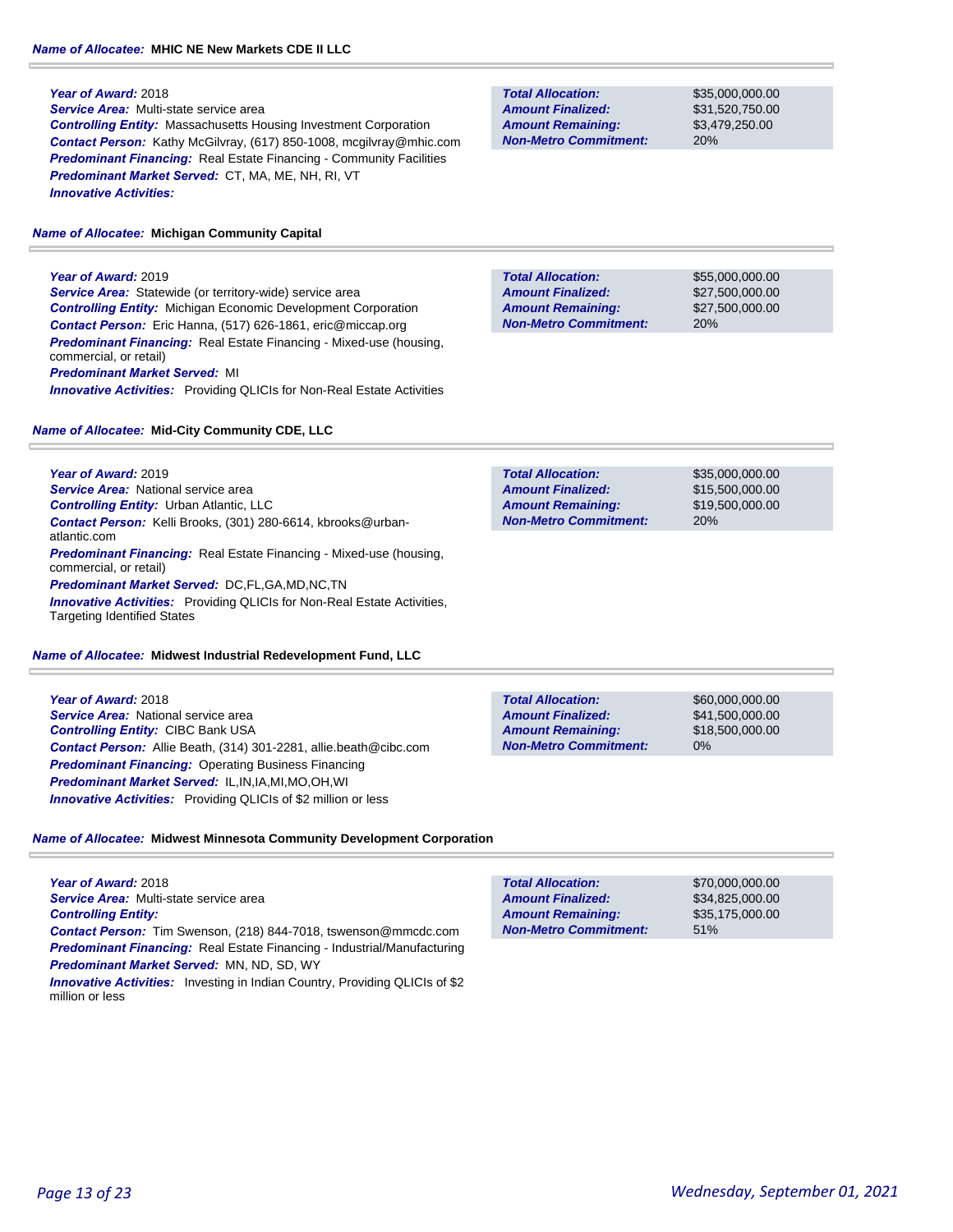**Year of Award:** 2019 *Service Area:* Multi-state service area *Controlling Entity: Contact Person:* Tim Swenson, (218) 844-7018, tswenson@mmcdc.com **Predominant Financing:** Real Estate Financing - Community Facilities *Predominant Market Served:* MN, ND, SD, WY **Innovative Activities:** Investing in Indian Country, Providing QLICIs of \$2 million or less

# *Name of Allocatee:* **Montana Community Development Corporation**

**Year of Award:** 2019 *Service Area:* Multi-state service area *Controlling Entity: Contact Person:* Heidi DeArment, (406) 728-9234, heidid@mtcdc.org *Predominant Financing:* Real Estate Financing - Industrial/Manufacturing *Predominant Market Served:* ID, MT, WY **Innovative Activities:** Investing in Indian Country, Targeting Identified **States** 

# *Name of Allocatee:* **National New Markets Tax Credit Fund, Inc.**

**Year of Award:** 2009 *Service Area:* National *Controlling Entity:* Community Reinvestment Fund, Inc. *Contact Person:* Frank Altman, (612) 338-3050, frank@crfusa.com *Predominant Financing:* Business financing *Predominant Market Served:* California, Colorado, Illinois, Minnesota, New York, Ohio, Wisconsin *Innovative Activities:* 

# *Name of Allocatee:* **National New Markets Tax Credit Fund, Inc.**

**Year of Award:** 2019 **Service Area:** National service area *Controlling Entity:* Community Reinvestment Fund, Inc. *Contact Person:* Frank Altman, (612) 338-3050, frank@crfusa.com *Predominant Financing:* Operating Business Financing *Predominant Market Served:* GA,IL,MI,MN,NY,PA,TX *Innovative Activities:* Targeting Identified States

# *Name of Allocatee:* **National Trust Community Investment Corporation**

**Year of Award:** 2019 *Service Area:* National service area *Controlling Entity: Contact Person:* Suzanne Brown, (202) 588-6256, sbrown@ntcic.com *Predominant Financing:* Real Estate Financing - Mixed-use (housing, commercial, or retail) *Predominant Market Served:* CO,IL,MI,MO,TN,VA,WV

*Innovative Activities:* Providing QLICIs of \$2 million or less

#### \$60,000,000.00 \$10,775,000.00 51% **Total Allocation: Non-Metro Commitment: Amount Remaining: Amount Finalized:**

\$49,225,000.00

\$65,000,000.00 \$50,900,000.00 \$14,100,000.00 50% **Total Allocation: Non-Metro Commitment: Amount Remaining: Amount Finalized:**

\$75,000,000.00 \$74,999,999.17 \$0.83 18% **Total Allocation: Non-Metro Commitment: Amount Remaining: Amount Finalized:**

**Total Allocation: Non-Metro Commitment: Amount Remaining: Amount Finalized:**

\$50,000,000.00 \$19,500,000.00 \$30,500,000.00 20%

\$50,000,000.00 \$25,250,000.00 \$24,750,000.00 0% **Total Allocation: Non-Metro Commitment: Amount Remaining: Amount Finalized:**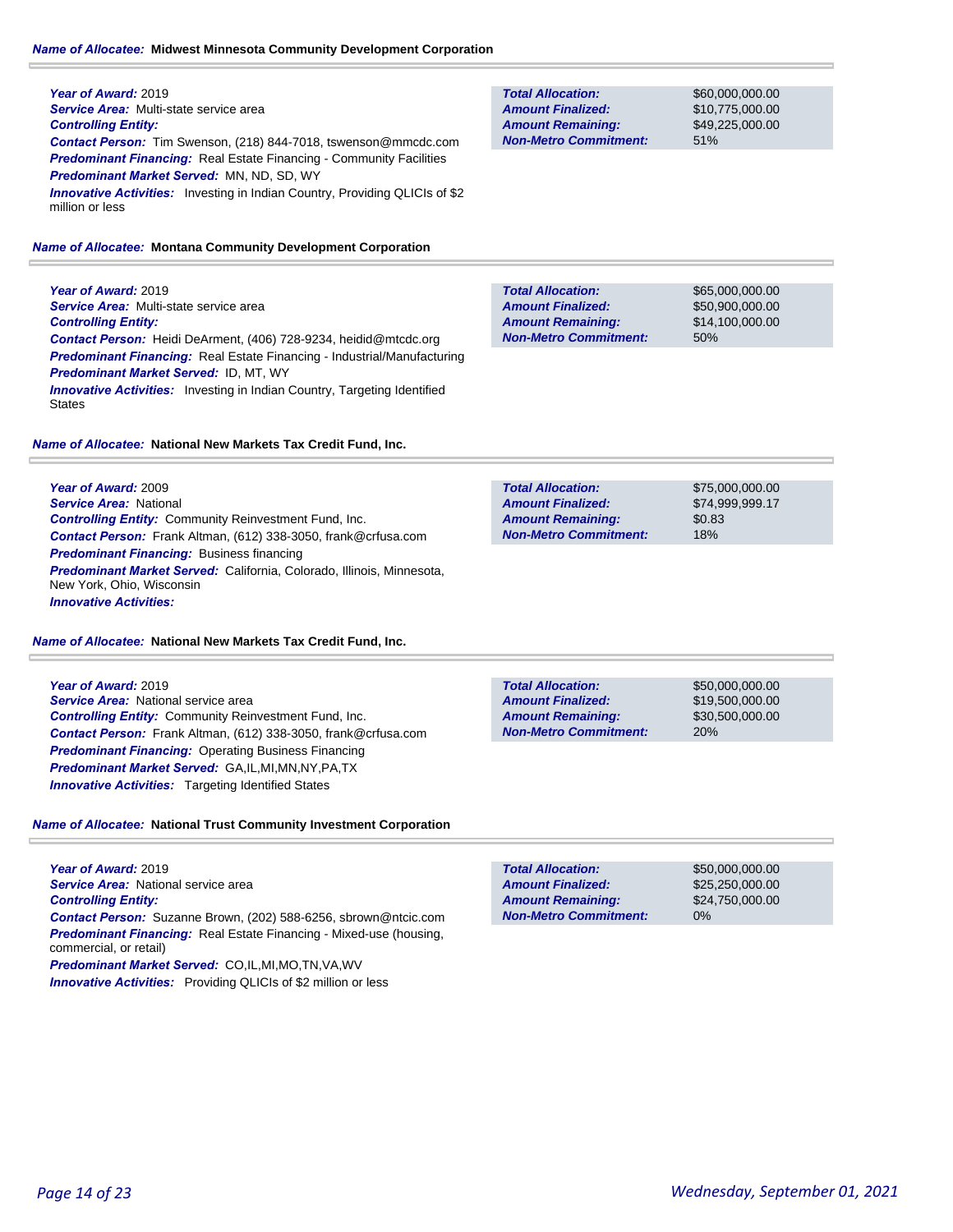*Service Area:* Multi-state service area *Controlling Entity:* NATIONAL COUNCIL ON AGRICULTURAL LIFE AND LABOR RESEARCH, INC *Contact Person:* Dave Callahan, (302) 678-9400, dcallahan@ncall.org **Predominant Financing:** Real Estate Financing - Community Facilities *Predominant Market Served:* DE, MD, VA *Innovative Activities:* 

*Name of Allocatee:* **New Markets Community Capital, LLC**

#### **Year of Award:** 2019

**Service Area:** Statewide (or territory-wide) service area *Controlling Entity:* The East Los Angeles Community Union (TELACU) *Contact Person:* Jose Villalobos, (323) 721-1655, jvillalobos@telacu.com *Predominant Financing:* Real Estate Financing - Community Facilities *Predominant Market Served:* CA *Innovative Activities:* 

#### *Name of Allocatee:* **Nonprofit Finance Fund**

**Year of Award:** 2017 *Service Area:* National *Controlling Entity: Contact Person:* Wendy Weiss, (215) 546-9426 x 206, wweiss@nff.org **Predominant Financing:** Real estate financing: Community Facilities *Predominant Market Served:* California, Georgia, New York, Pennsylvania, Rhode Island, Tennessee, Texas *Innovative Activities:* Providing QLICIs of \$2 million or less, Targeting Identified States

#### *Name of Allocatee:* **Nonprofit Finance Fund**

**Year of Award:** 2018 **Service Area:** National service area *Controlling Entity: Contact Person:* Wendy Weiss, (215) 546-9426 x 206, wweiss@nff.org **Predominant Financing:** Real Estate Financing - Community Facilities *Predominant Market Served:* CA,GA,MD,NY,TN,TX

*Innovative Activities:* Providing QLICIs of \$2 million or less, Targeting Identified States

#### *Name of Allocatee:* **NYC Neighborhood Capital Corporation**

**Year of Award:** 2018 *Service Area:* Local service area (e.g., neighborhoods, cities, a county or contiguous counties, or metropolitan areas) within a state or territory *Controlling Entity:* City of New York *Contact Person:* Christine Robinson, (212) 312-3644, crobinson@edc.nyc **Predominant Financing:** Real Estate Financing - Community Facilities *Predominant Market Served:* NY *Innovative Activities:* 

**Total Allocation: Non-Metro Commitment: Amount Remaining: Amount Finalized:**

\$20,000,000.00 \$11,500,000.00 \$8,500,000.00 20%

\$55,000,000.00 \$47,000,000.00 \$8,000,000.00 0% **Total Allocation: Non-Metro Commitment: Amount Remaining: Amount Finalized:**

\$65,000,000.00 \$62,385,298.97 \$2,614,701.03 0% **Total Allocation: Non-Metro Commitment: Amount Remaining: Amount Finalized:**

**Total Allocation: Non-Metro Commitment: Amount Remaining: Amount Finalized:**

\$55,000,000.00 \$51,000,000.00 \$4,000,000.00 0%

\$55,000,000.00 \$44,000,000.00 \$11,000,000.00 0% **Total Allocation: Non-Metro Commitment: Amount Remaining: Amount Finalized:**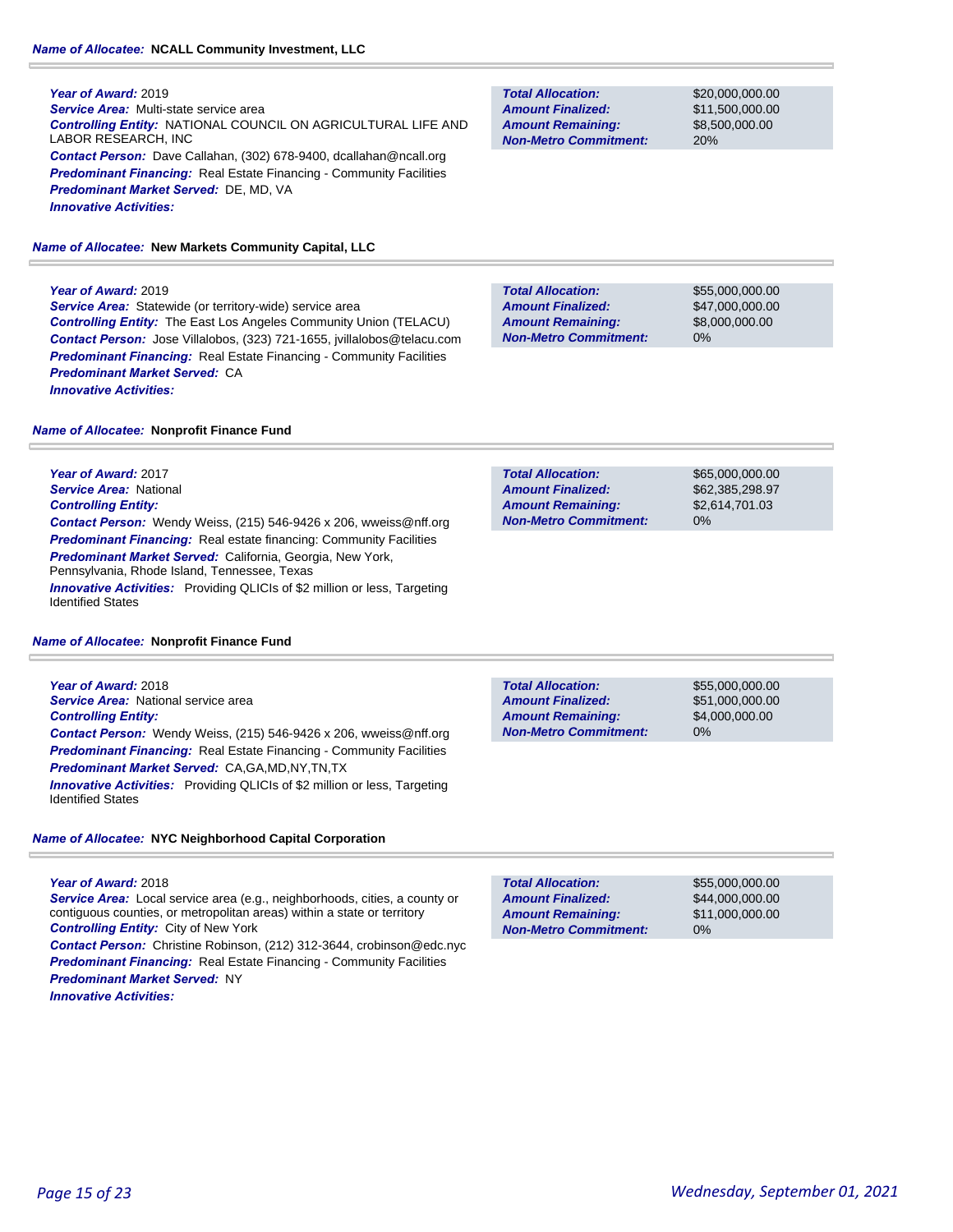# *Name of Allocatee:* **NYC Neighborhood Capital Corporation**

## **Year of Award:** 2019

*Service Area:* Local service area (e.g., neighborhoods, cities, a county or contiguous counties, or metropolitan areas) within a state or territory *Controlling Entity:* City of New York *Contact Person:* Christine Robinson, (212) 312-3644, crobinson@edc.nyc **Predominant Financing:** Real Estate Financing - Community Facilities *Predominant Market Served:* NY *Innovative Activities:* 

# *Name of Allocatee:* **NYCR-CDE,LLC**

# **Year of Award:** 2019

*Service Area:* Local service area (e.g., neighborhoods, cities, a county or contiguous counties, or metropolitan areas) within a state or territory *Controlling Entity:* New York City Regional Center, LLC *Contact Person:* GEORGE OLSEN, (212) 619-1270, golsen@nycrc.com **Predominant Financing:** Real Estate Financing - Community Facilities *Predominant Market Served:* NY *Innovative Activities:* 

*Name of Allocatee:* **Partners for the Common Good, Inc.**

**Year of Award:** 2019 **Service Area:** National service area *Controlling Entity: Contact Person:* Larita Mimms, (202) 689-8935 x226, mimmsl +amis@pcgloanfund.org *Predominant Financing:* Real Estate Financing - Community Facilities *Predominant Market Served:* AZ,CT,FL,IL,PA,TX **Innovative Activities:** Targeting Identified States

*Name of Allocatee:* **People Incorporated Financial Services**

## **Year of Award:** 2018

*Service Area:* Multi-state service area *Controlling Entity:* People Incorporated of Virginia *Contact Person:* Bryan Phipps, (276) 623-9000, bphipps@peopleinc.net **Predominant Financing:** Real Estate Financing - Community Facilities *Predominant Market Served:* AL, GA, KY, MS, NC, SC, TN, VA, WV *Innovative Activities:* Providing QLICIs for Non-Real Estate Activities, Targeting Identified States

# *Name of Allocatee:* **PIDC Community Capital**

## **Year of Award:** 2018

*Service Area:* Local service area (e.g., neighborhoods, cities, a county or contiguous counties, or metropolitan areas) within a state or territory *Controlling Entity:* Philadelphia Industrial Development Corporation *Contact Person:* Jennifer Crowther, (215) 496-8139, jcrowther@pidcphila.com *Predominant Financing:* Real Estate Financing - Mixed-use (housing,

commercial, or retail)

*Predominant Market Served:* PA

*Innovative Activities:* Providing QLICIs of \$2 million or less

| <b>Total Allocation:</b>     |  |  |
|------------------------------|--|--|
| <b>Amount Finalized:</b>     |  |  |
| <b>Amount Remaining:</b>     |  |  |
| <b>Non-Metro Commitment:</b> |  |  |

\$50,000,000.00 \$12,500,000.00 \$37,500,000.00 0%

\$50,000,000.00 \$34,000,000.00 \$16,000,000.00 0% **Total Allocation: Non-Metro Commitment: Amount Remaining: Amount Finalized:**

**Total Allocation: Non-Metro Commitment: Amount Remaining: Amount Finalized:**

\$35,000,000.00 \$21,600,000.00 \$13,400,000.00 0%

**Total Allocation: Non-Metro Commitment: Amount Remaining: Amount Finalized:**

\$60,000,000.00 \$26,000,000.00 \$34,000,000.00 55%

\$45,000,000.00 \$40,500,000.00 \$4,500,000.00 0% **Total Allocation: Non-Metro Commitment: Amount Remaining: Amount Finalized:**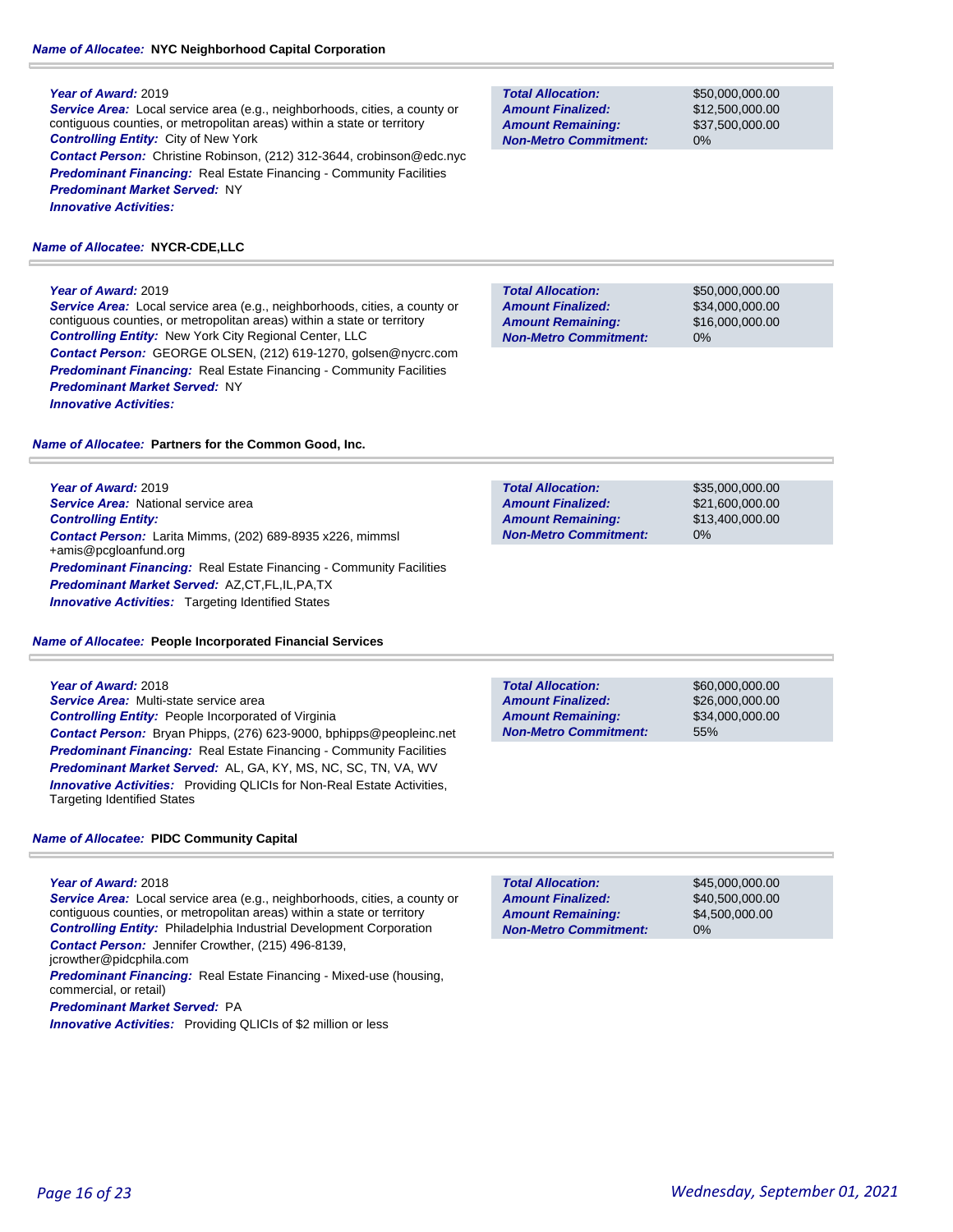**Year of Award:** 2018 **Service Area:** National service area *Controlling Entity:* PNC Bank, National Association *Contact Person:* Marcia Barenbregge-Lynch, (412) 644-6007, marcia.b.lynch@pnc.com **Predominant Financing:** Real Estate Financing - Community Facilities *Predominant Market Served:* IL,IN,MO,NY,OH,PA,WI **Innovative Activities:** Targeting Identified States

*Name of Allocatee:* **PNC Community Partners, Inc.**

**Year of Award:** 2019

**Service Area:** National service area *Controlling Entity:* PNC Bank, National Association *Contact Person:* Marcia Barenbregge-Lynch, (412) 644-6007, marcia.b.lynch@pnc.com **Predominant Financing:** Real Estate Financing - Community Facilities *Predominant Market Served:* GA,IL,KY,MI,OH,PA,VA **Innovative Activities:** Targeting Identified States

# *Name of Allocatee:* **Prestamos CDFI, LLC**

**Year of Award:** 2019 *Service Area:* Multi-state service area *Controlling Entity:* Chicanos Por La Causa, Inc. *Contact Person:* Teresa Miranda, (602) 258-9911, teresa.miranda@cplc.org *Predominant Financing:* Real Estate Financing - Industrial/Manufacturing *Predominant Market Served:* AZ, NM, NV, TX **Innovative Activities:** Providing QLICIs of \$2 million or less, Targeting Identified States

# *Name of Allocatee:* **Primary Care Development Corporation**

**Year of Award:** 2019 **Service Area:** National service area *Controlling Entity: Contact Person:* Johvanna Sampson, (212) 437-3932, jsampson@pcdc.org *Predominant Financing:* Real Estate Financing - Community Facilities *Predominant Market Served:* CA,KY,MN,NY,PA,RI,TX *Innovative Activities:* Targeting Identified States

# *Name of Allocatee:* **Punawai 'O Pu'uhonua, LLC**

**Year of Award:** 2018 **Service Area:** Statewide (or territory-wide) service area *Controlling Entity:* American Savings Bank, FSB *Contact Person:* Gabriel Lee, (808) 539-7896, glee@asbhawaii.com **Predominant Financing:** Real Estate Financing - Community Facilities *Predominant Market Served:* HI **Innovative Activities:** Investing in Indian Country

**Total Allocation: Non-Metro Commitment: Amount Remaining: Amount Finalized:**

\$70,000,000.00 \$47,080,000.00 \$22,920,000.00 20%

\$60,000,000.00 \$30,250,000.00 \$29,750,000.00 20% **Total Allocation: Non-Metro Commitment: Amount Remaining: Amount Finalized:**

**Total Allocation: Non-Metro Commitment: Amount Remaining: Amount Finalized:**

\$55,000,000.00 \$34,000,000.00 \$21,000,000.00 20%

**Total Allocation: Non-Metro Commitment: Amount Remaining: Amount Finalized:**

\$65,000,000.00 \$46,750,000.00 \$18,250,000.00 25%

20% **Total Allocation: Non-Metro Commitment: Amount Remaining: Amount Finalized:**

\$40,000,000.00 \$20,000,000.00 \$20,000,000.00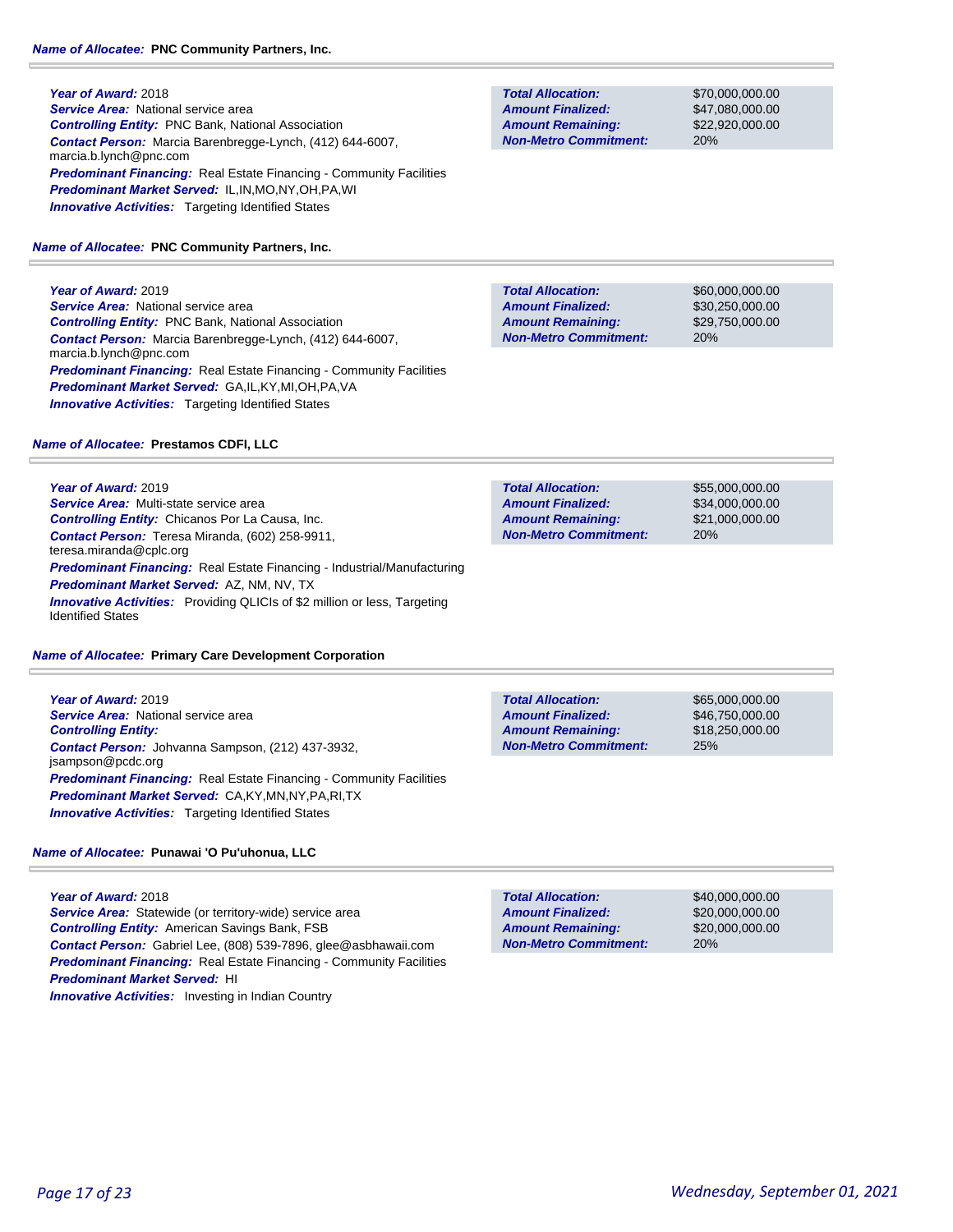**Year of Award:** 2019 **Service Area:** National service area *Controlling Entity:* RBC Community Investments, LLC *Contact Person:* Kenneth Lohiser, (216) 875-6080, ken.lohiser@rbc.com *Predominant Financing:* Real Estate Financing - Mixed-use (housing, commercial, or retail) *Predominant Market Served:* GA,MS,MO,NV,NM,OH,WI **Innovative Activities:** Targeting Identified States

#### *Name of Allocatee:* **Reinvestment Fund, Inc., The**

**Year of Award:** 2019 **Service Area:** National service area *Controlling Entity: Contact Person:* Sara Landis, (215) 574-5820, sara.landis@trfund.com *Predominant Financing:* Real Estate Financing - Community Facilities *Predominant Market Served:* DC,GA,MD,OH,PA **Innovative Activities:** Targeting Identified States

#### *Name of Allocatee:* **River Gorge Capital, LLC**

**Year of Award:** 2018 **Service Area:** National service area *Controlling Entity:* BrightBridge, Inc *Contact Person:* Monica Blanton, (423) 424-4226, mblanton@brightbridgeinc.org *Predominant Financing:* Operating Business Financing *Predominant Market Served:* AL,FL,GA,TN,TX,WV *Innovative Activities:* Providing QLICIs for Non-Real Estate Activities, Targeting Identified States

#### *Name of Allocatee:* **San Francisco Community Investment Fund**

**Year of Award:** 2015-2016 *Service Area:* Local *Controlling Entity:* City and County of San Francisco *Contact Person:* Bridget Katz, (415) 554-6240, bridget.katz@sfgov.org *Predominant Financing:* Real estate financing: Retail *Predominant Market Served:* San Francisco County, CA *Innovative Activities:* 

# *Name of Allocatee:* **San Francisco Community Investment Fund**

**Year of Award:** 2017 *Service Area:* Local *Controlling Entity:* City and County of San Francisco *Contact Person:* Bridget Katz, (415) 554-6240, bridget.katz@sfgov.org *Predominant Financing:* Real estate financing: Community Facilities *Predominant Market Served:* CA-San Francisco County *Innovative Activities:* 

**Total Allocation: Non-Metro Commitment: Amount Remaining: Amount Finalized:**

\$60,000,000.00 \$19,500,000.00 \$40,500,000.00 0%

\$60,000,000.00 \$38,500,000.00 \$21,500,000.00 20% **Total Allocation: Non-Metro Commitment: Amount Remaining: Amount Finalized:**

\$55,000,000.00 \$41,500,000.00 \$13,500,000.00 45% **Total Allocation: Non-Metro Commitment: Amount Remaining: Amount Finalized:**

**Total Allocation: Non-Metro Commitment: Amount Remaining: Amount Finalized:**

\$45,000,000.00 \$40,500,000.00 \$4,500,000.00 0%

0% **Total Allocation: Non-Metro Commitment: Amount Remaining: Amount Finalized:**

\$30,000,000.00 \$25,500,000.00 \$4,500,000.00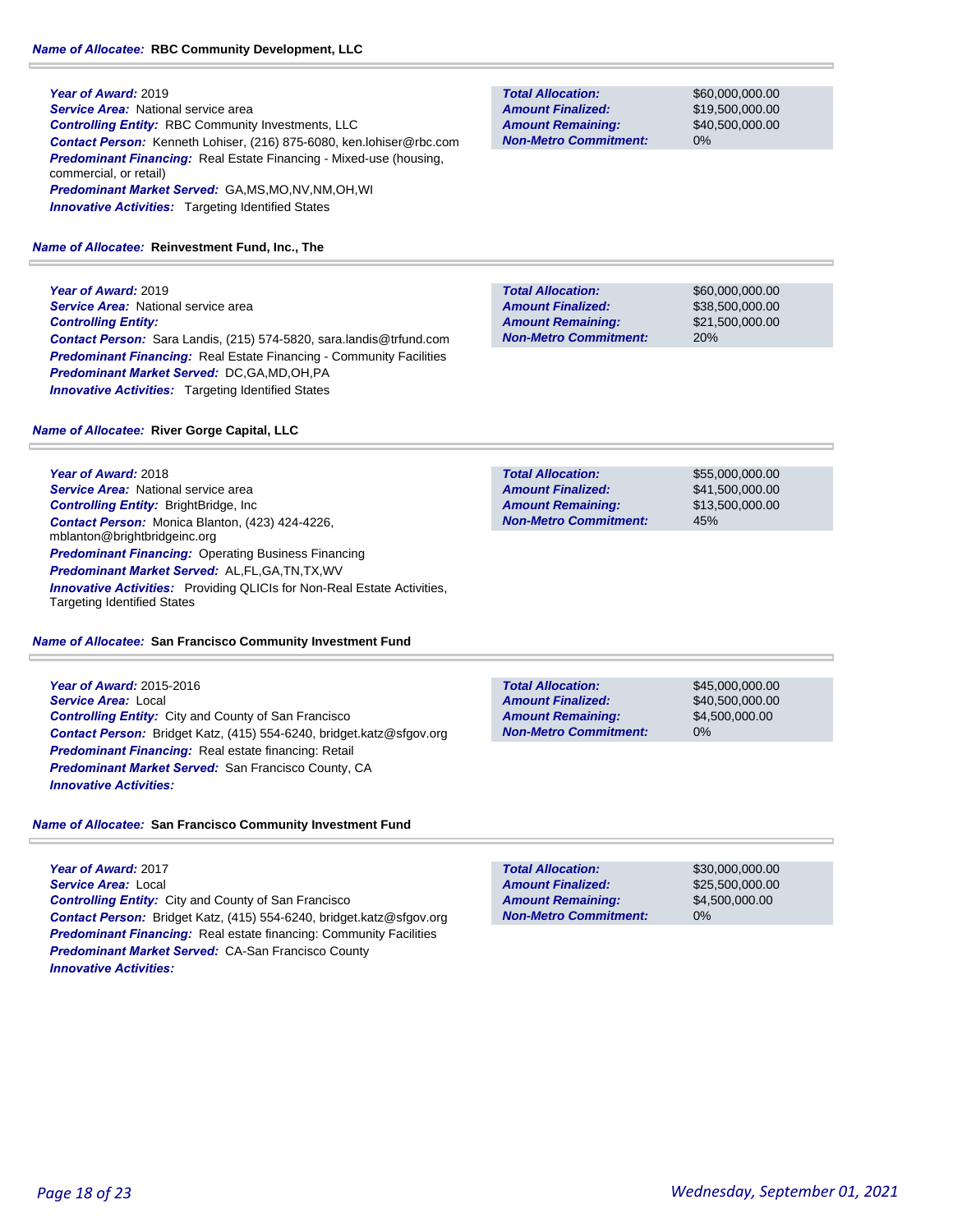*Service Area:* Local service area (e.g., neighborhoods, cities, a county or contiguous counties, or metropolitan areas) within a state or territory *Controlling Entity:* City and County of San Francisco *Contact Person:* Bridget Katz, (415) 554-6240, bridget.katz@sfgov.org **Predominant Financing:** Real Estate Financing - Community Facilities *Predominant Market Served:* CA *Innovative Activities:* 

# *Name of Allocatee:* **SB New Markets CDE LLC**

## **Year of Award:** 2018

*Service Area:* Local service area (e.g., neighborhoods, cities, a county or contiguous counties, or metropolitan areas) within a state or territory *Controlling Entity:* University Financial Corp. GBC dba Sunrise Banks *Contact Person:* Michael Morrell, (651) 523-7847, michael.morrell@sunrisebanks.com **Predominant Financing:** Real Estate Financing - Community Facilities *Predominant Market Served:* MN **Innovative Activities:** Providing QLICIs of \$2 million or less

# *Name of Allocatee:* **SB New Markets CDE LLC**

## **Year of Award:** 2019

*Service Area:* Local service area (e.g., neighborhoods, cities, a county or contiguous counties, or metropolitan areas) within a state or territory *Controlling Entity:* University Financial Corp. *Contact Person:* Michael Morrell, (651) 523-7847, michael.morrell@sunrisebanks.com **Predominant Financing:** Real Estate Financing - Community Facilities *Predominant Market Served:* MN *Innovative Activities:* Providing QLICIs of \$2 million or less

# *Name of Allocatee:* **SMALL BUSINESS FINANCE NMTC, LLC**

**Year of Award:** 2019 **Service Area:** Statewide (or territory-wide) service area *Controlling Entity:* CDC Small Business Finance Corp *Contact Person:* Robert Villarreal, (619) 243-8652, rvillarreal@cdcloans.com **Predominant Financing: Operating Business Financing** *Predominant Market Served:* CA *Innovative Activities:* Providing QLICIs of \$2 million or less

# *Name of Allocatee:* **South Carolina Community Loan Fund**

**Year of Award:** 2019 **Service Area:** Statewide (or territory-wide) service area *Controlling Entity: Contact Person:* Leigh Ann Shelton, (843) 973-7285, leighann@sccommunityloanfund.org *Predominant Financing:* Operating Business Financing *Predominant Market Served:* SC *Innovative Activities:* 

**Total Allocation: Non-Metro Commitment: Amount Remaining: Amount Finalized:**

\$35,000,000.00 \$17,557,000.00 \$17,443,000.00 0%

\$60,000,000.00 \$41,000,000.00 \$19,000,000.00 0% **Total Allocation: Non-Metro Commitment: Amount Remaining: Amount Finalized:**

\$50,000,000.00 \$36,000,000.00 \$14,000,000.00 0% **Total Allocation: Non-Metro Commitment: Amount Remaining: Amount Finalized:**

**Total Allocation: Non-Metro Commitment: Amount Remaining: Amount Finalized:**

\$25,000,000.00 \$0.00 \$25,000,000.00 0%

**Total Allocation: Non-Metro Commitment: Amount Remaining: Amount Finalized:**

\$15,000,000.00 \$4,500,000.00 \$10,500,000.00 0%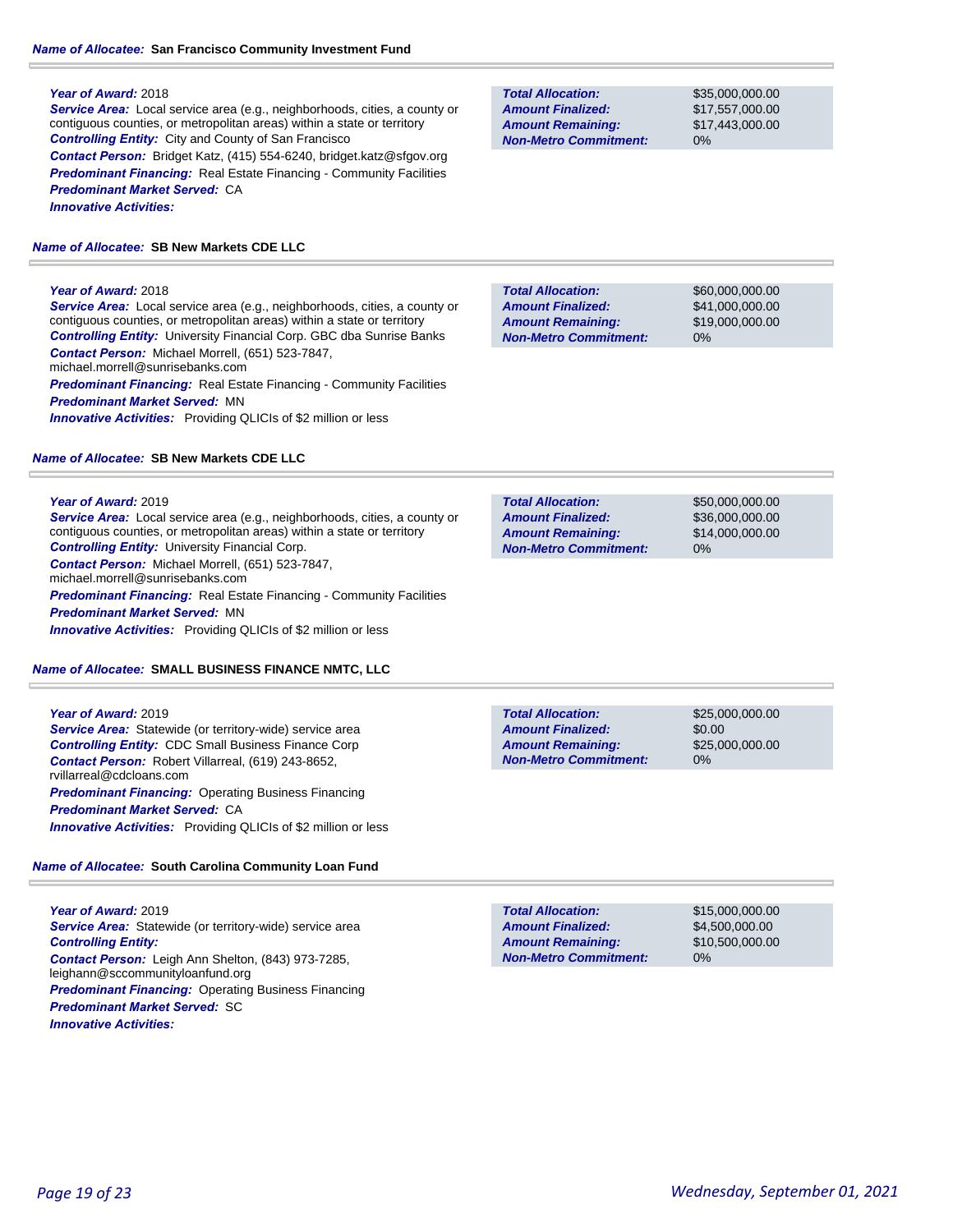**Year of Award:** 2019 *Service Area:* Multi-state service area *Controlling Entity:* Southern Bancorp, Inc. *Contact Person:* John Olaimey, , john.olaimey@banksouthern.com *Predominant Financing:* Operating Business Financing *Predominant Market Served:* AR, MS **Innovative Activities:** Making QLICIs with an original term less than or equal to 60 months, Providing QLICIs of \$2 million or less

**Total Allocation: Non-Metro Commitment: Amount Remaining: Amount Finalized:**

\$50,000,000.00 \$18,000,000.00 \$32,000,000.00 50%

#### *Name of Allocatee:* **Southside Community Optimal Redevelopment Enterprise, LLC**

**Year of Award:** 2018

*Service Area:* Multi-state service area *Controlling Entity:* McCaffery Interests, Inc *Contact Person:* EDMUND WOODBURY, (312) 784-2750, ewoodbury@mccafferyinc.com *Predominant Financing:* Other Real Estate Financing *Predominant Market Served:* IL, IN **Innovative Activities:** Targeting Identified States

| <b>Total Allocation:</b>     | \$35,000,000.00 |
|------------------------------|-----------------|
| <b>Amount Finalized:</b>     | \$19,500,000.00 |
| <b>Amount Remaining:</b>     | \$15,500,000.00 |
| <b>Non-Metro Commitment:</b> | $0\%$           |

#### *Name of Allocatee:* **Southside Community Optimal Redevelopment Enterprise, LLC**

**Year of Award:** 2019

*Service Area:* Multi-state service area *Controlling Entity:* McCaffery Interests, Inc. *Contact Person:* EDMUND WOODBURY, (312) 784-2750, ewoodbury@mccafferyinc.com *Predominant Financing:* Other Real Estate Financing *Predominant Market Served:* IL, IN *Innovative Activities:* Providing QLICIs of \$2 million or less

#### *Name of Allocatee:* **Texas Mezzanine Fund, Inc.**

**Year of Award:** 2018 *Service Area:* Statewide (or territory-wide) service area *Controlling Entity: Contact Person:* Karenthia Hill, (214) 943-5900 x106, khill@tmfund.com *Predominant Financing:* Operating Business Financing *Predominant Market Served:* TX *Innovative Activities:* Targeting Identified States

**Total Allocation: Non-Metro Commitment: Amount Remaining: Amount Finalized:**

**Total Allocation:**

**Non-Metro Commitment: Amount Remaining: Amount Finalized:**

> \$35,000,000.00 \$29,000,000.00 \$6,000,000.00 0%

\$50,000,000.00 \$37,250,000.00 \$12,750,000.00

0%

*Name of Allocatee:* **Texas Mezzanine Fund, Inc.**

**Year of Award:** 2019 *Service Area:* Statewide (or territory-wide) service area *Controlling Entity: Contact Person:* Karenthia Hill, (214) 943-5900 x106, khill@tmfund.com **Predominant Financing: Operating Business Financing** *Predominant Market Served:* TX **Innovative Activities:** Targeting Identified States

| <b>Total Allocation:</b>     | \$45,000,000,00 |
|------------------------------|-----------------|
| <b>Amount Finalized:</b>     | \$31,000,000,00 |
| <b>Amount Remaining:</b>     | \$14,000,000,00 |
| <b>Non-Metro Commitment:</b> | 15%             |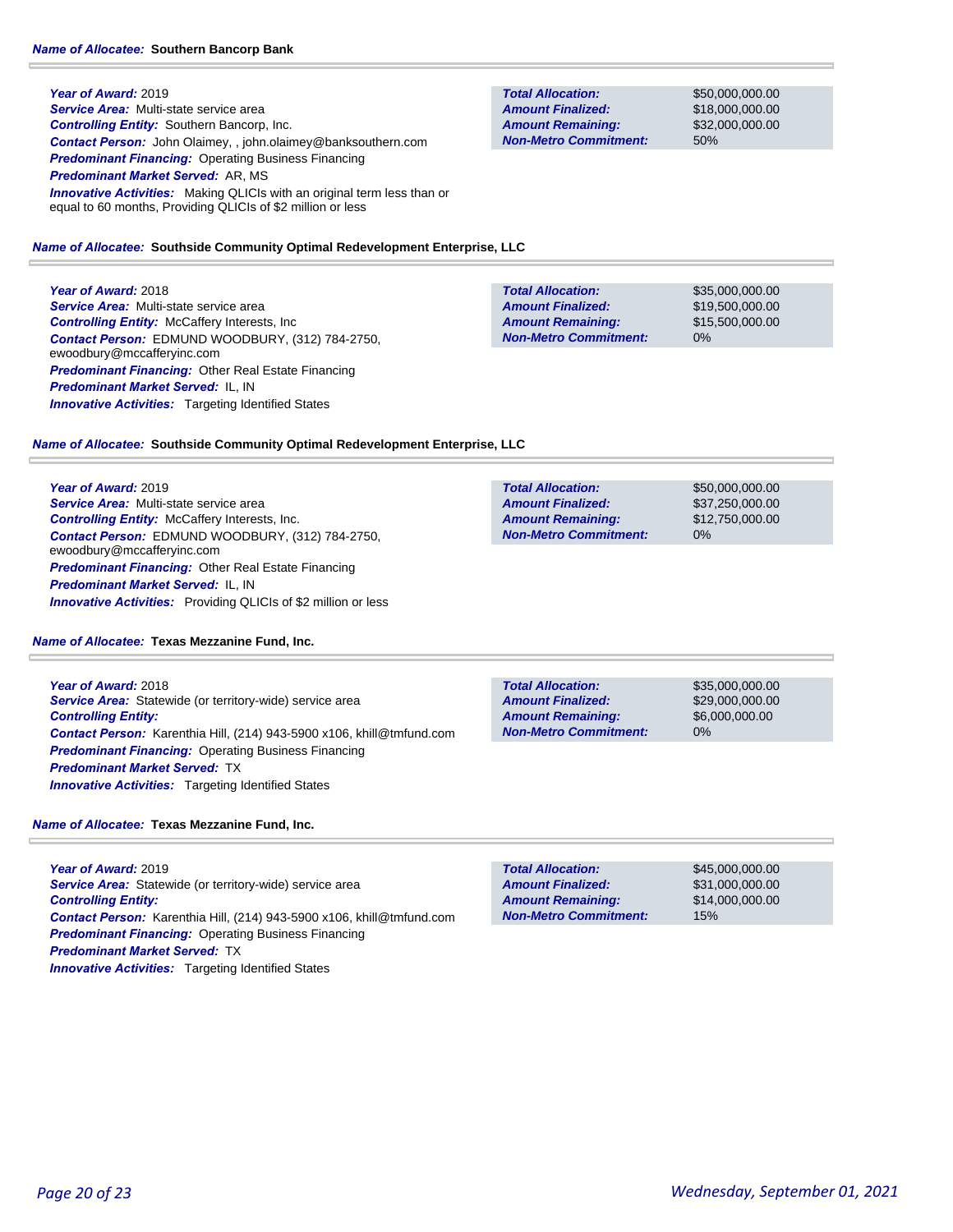**Year of Award:** 2019 **Service Area:** National service area *Controlling Entity:* Rose Capital LLC *Contact Person:* Charles Perry, (303) 446-0600, chuck@perry-rose.com **Predominant Financing:** Real Estate Financing - Mixed-use (housing, commercial, or retail) *Predominant Market Served:* CA,CO,CT,GA,NV,NY,PA **Innovative Activities:** Providing QLICIs of \$2 million or less, Targeting

Identified States

*Name of Allocatee:* **Truist Community Development Enterprises, LLC a Domestic Limited Liability Company**

# **Year of Award:** 2019

**Service Area:** National service area *Controlling Entity:* Truist Financial Corporation *Contact Person:* Jan Gilbreath, (404) 813-5467, jan.gilbreath@suntrust.com **Predominant Financing: Operating Business Financing** *Predominant Market Served:* FL,GA,MD,NC,SC,TN,VA *Innovative Activities:* Providing QLICIs of \$2 million or less, Targeting Identified States

## *Name of Allocatee:* **UB Community Development, LLC**

**Year of Award:** 2017 *Service Area:* Multi-State *Controlling Entity:* UNITED BANCORPORATION OF ALABAMA, INC. *Contact Person:* Alex Jones, (251) 446-6017, alex.jones@unitedbank.com *Predominant Financing: Operating Business financing Predominant Market Served:* Alabama, Florida *Innovative Activities:* Providing QLICIs of \$2 million or less, Targeting Identified States

*Name of Allocatee:* **UB Community Development, LLC**

## **Year of Award:** 2019 *Service Area:* Multi-state service area *Controlling Entity:* United Bancorporation of Alabama, Inc. *Contact Person:* Alex Jones, (251) 446-6017, alex.jones@unitedbank.com **Predominant Financing: Operating Business Financing** *Predominant Market Served:* AL, FL **Innovative Activities:** Providing QLICIs of \$2 million or less

*Name of Allocatee:* **Urban Action Community Development LLC**

**Year of Award:** 2019 **Service Area:** National service area *Controlling Entity:* SBER Development Services LLC *Contact Person:* Tabitha Atkins, (443) 577-4386, tatkins@crossstpartners.com *Predominant Financing:* Real Estate Financing - Office Space *Predominant Market Served:* KS,MD,MI,OH,TN,TX,WI **Innovative Activities:** Targeting Identified States

**Total Allocation: Non-Metro Commitment: Amount Remaining: Amount Finalized:**

\$45,000,000.00 \$15,575,000.00 \$29,425,000.00 0%

\$65,000,000.00 \$31,000,000.00 \$34,000,000.00 20% **Total Allocation: Non-Metro Commitment: Amount Remaining: Amount Finalized:**

\$55,000,000.00 \$54,500,000.00 \$500,000.00 60% **Total Allocation: Non-Metro Commitment: Amount Remaining: Amount Finalized:**

\$65,000,000.00 \$38,000,000.00 \$27,000,000.00 50% **Total Allocation: Non-Metro Commitment: Amount Remaining: Amount Finalized:**

**Total Allocation: Non-Metro Commitment: Amount Remaining: Amount Finalized:**

\$50,000,000.00 \$40,500,000.00 \$9,500,000.00 0%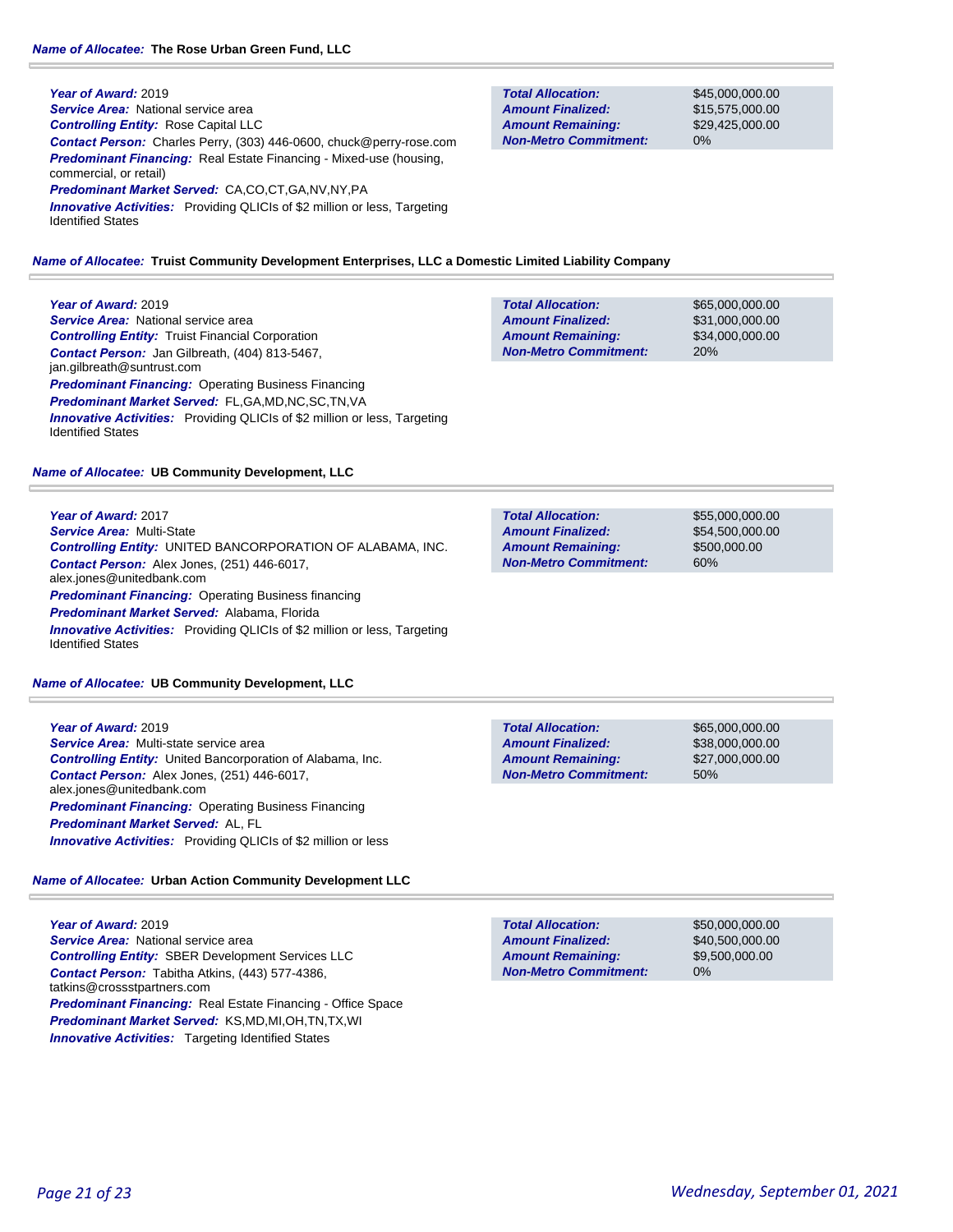**Year of Award:** 2018 *Service Area:* National service area *Controlling Entity:* Aries Capital LLC *Contact Person:* Chad Goodall, (773) 575-3809, cegoodall@yahoo.com *Predominant Financing:* Real Estate Financing - Community Facilities *Predominant Market Served:* AL,FL,GA,IL,TX **Innovative Activities:** Providing QLICIs for Non-Real Estate Activities, Targeting Identified States

## *Name of Allocatee:* **USBCDE, LLC**

**Year of Award:** 2018 **Service Area:** National service area *Controlling Entity:* U.S. Bank *Contact Person:* Nichole Huffman, (314) 335-2511, stephanie.huffman@usbank.com **Predominant Financing:** Real Estate Financing - Community Facilities *Predominant Market Served:* CA,MI,MO,NV,RI,TX,WA **Innovative Activities:** Providing QLICIs of \$2 million or less, Targeting Identified States

#### *Name of Allocatee:* **USBCDE, LLC**

**Year of Award:** 2019 **Service Area:** National service area *Controlling Entity:* U.S. Bank *Contact Person:* Nichole Huffman, (314) 335-2511, stephanie.huffman@usbank.com **Predominant Financing:** Real Estate Financing - Community Facilities *Predominant Market Served:* AZ,DC,FL,IA,SC,TX *Innovative Activities:* Providing QLICIs of \$2 million or less, Targeting Identified States

#### *Name of Allocatee:* **Virginia Community Development Fund, Inc., The**

**Year of Award:** 2018 *Service Area:* Multi-state service area *Controlling Entity:* Virginia Community Development Corporation *Contact Person:* Christopher Sterling, (804) 343-1200, csterling@vacdc.org **Predominant Financing:** Real Estate Financing - Community Facilities *Predominant Market Served:* VA, WV *Innovative Activities:* 

## *Name of Allocatee:* **Waveland Community Development, LLC**

**Year of Award:** 2019 *Service Area:* National service area *Controlling Entity:* Waveland Ventures, LLC *Contact Person:* Paul Deslongchamps, 4144189965, pauld@wavelandventures.com *Predominant Financing: Operating Business Financing Predominant Market Served:* GA,IN,MO,SC,TX **Innovative Activities:** Targeting Identified States

**Total Allocation: Non-Metro Commitment: Amount Remaining: Amount Finalized:**

\$50,000,000.00 \$38,552,916.35 \$11,447,083.65 0%

\$70,000,000.00 \$58,000,000.00 \$12,000,000.00 20% **Total Allocation: Non-Metro Commitment: Amount Remaining: Amount Finalized:**

\$65,000,000.00 \$38,677,616.18 \$26,322,383.82 20% **Total Allocation: Non-Metro Commitment: Amount Remaining: Amount Finalized:**

**Total Allocation: Non-Metro Commitment: Amount Remaining: Amount Finalized:**

\$35,000,000.00 \$17,500,000.00 \$17,500,000.00 30%

\$55,000,000.00 \$45,000,000.00 \$10,000,000.00 80% **Total Allocation: Non-Metro Commitment: Amount Remaining: Amount Finalized:**